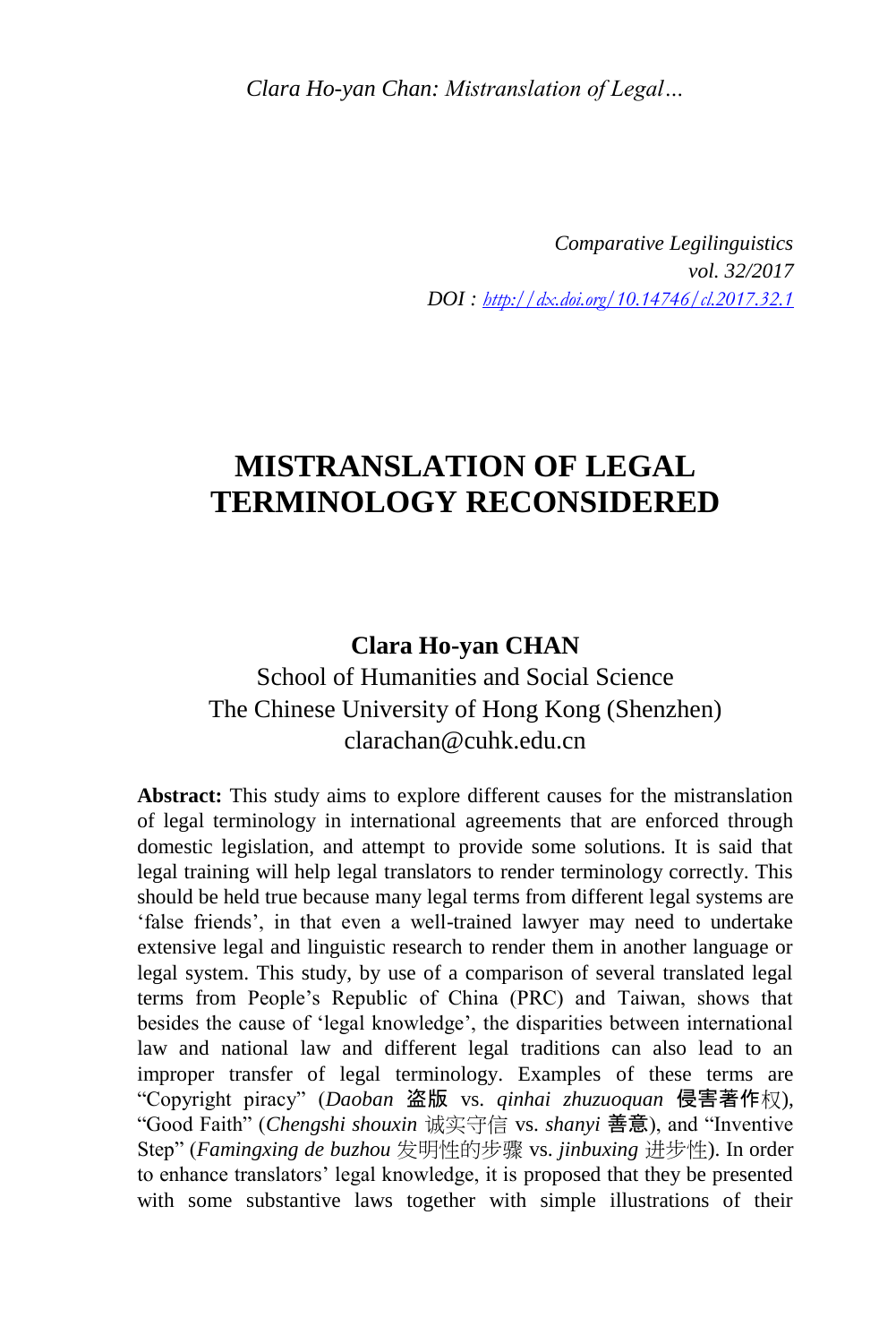*Clara Ho-yan Chan: Mistranslation of Legal…*

structures. Translators should crosscheck their translations against a wide range of sources at work.

**Key words:** mistranslation, legal terminology, international agreements, Chinese

**Streszczenie:** Niniejsze badanie ma na celu (1) zbadanie różnych przyczyn błędnego tłumaczenia terminologii prawnej w umowach międzynarodowych, które są egzekwowane na mocy przepisów krajowych i (2) próbę dostarczenia pewnych rozwiązań. Powszechnie uważa się, że szkolenie prawne pomaga tłumaczom prawniczym poprawnie tłumaczyć terminologię. Należy to potwierdzić, ponieważ wiele terminów prawnych z różnych systemów prawnych to fałszywi przyjaciele, ponieważ nawet dobrze wyszkolony prawnik może być zmuszony do przeprowadzenia szeroko zakrojonych badań prawnych i językowych, aby uczynić je w innym języku lub systemie prawnym. Badanie to, w oparciu o porównanie kilku przetłumaczonych pojęć prawnych z system prawnego Chińskiej Republiki Ludowej (ChRL) i Tajwanu, pokazuje, że oprócz wiedzy prawnej, różnice między prawem międzynarodowym a prawem krajowym i różnymi tradycjami prawnymi mogą również prowadzić do niewłaściwego przeniesienia terminologii prawnej na inny język.

**Słowa kluczowe:** błędne tłumaczenie, terminologia prawnicza, umowy międzynarodowe, chiński

# **1. Introduction**

This paper sets out to identify some causes for the mistranslation of legal terminology and make some suggestions to enhance translators' knowledge of law. It is said that legal translators must possess some basic legal knowledge as an important aspect of their professional competency, although they do not need to undergo full legal training. Cao (2002:337) remarks: "…some basic knowledge of the relevant law and legal concepts and understanding of legal usage will go a long way". Moreover,

'A legal translator, therefore, needs to have a basic understanding of the nature and function of law in society as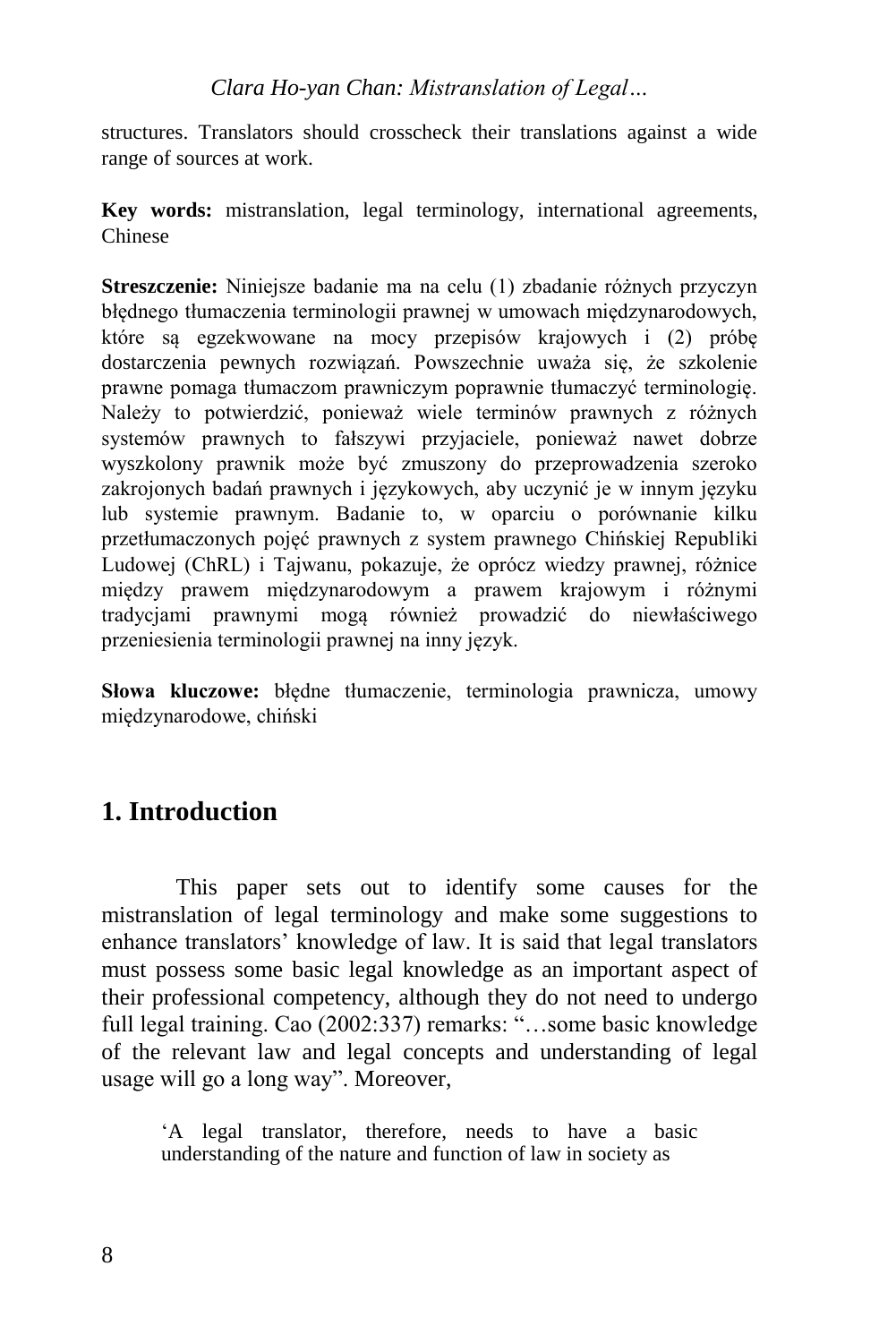such a legal knowledge is essential not to interpret or apply the law, but to understand the message and re-present it in another language appropriately' (Cao, 1998:250).

These comments sound reasonable because the differences between legal systems that result in a lack of conceptual and terminological correspondence constitute one of the main problems faced by legal translation. Some legal knowledge must be possessed in order to determine the equivalence of terms. While legal knowledge is a key factor in the successful translation of legal terminology, there has been limited research that analyses other reasons for error. This study compares a number of Chinese legal terms as translated by PRC and Taiwan in the Agreement on Trade-Related Aspects of Intellectual Property Rights (TRIPS) (1994), administered by the World Trade Organisation (WTO) for its members. It demonstrates that the gap between international law and national law, 'intentional' errors based on different legal traditions, and translators' language competency also lead to an improper transfer of legal terminology. Since "the language of the law consists primarily of concepts which are bound to a particular national legal system and culture", and "the legal terminology of different legal systems is inherently incongruent", it is proposed that legal translators should be conceptually acquainted with some basic legal terminology, especially through the approach of functional equivalence and its measurement (Šarčević 1989, 1997). This approach is fundamental in this study of terminological incongruence in law to differentiating three types of "functional equivalents", that is, "near equivalents", "partial equivalents" and "non-equivalents", and in detecting errors. Practically, the presentation of some substantive laws to legal translators along with simple, macro and bilingual illustrations of their structures appended with relevant statutes will provide an effective training method for dealing with these shortcomings. In addition, a list of legal references including bilingual dictionaries can be compiled. Translators during actual work should cross check their translations through various means against the corpus of their national laws and the laws of other Chinese regions.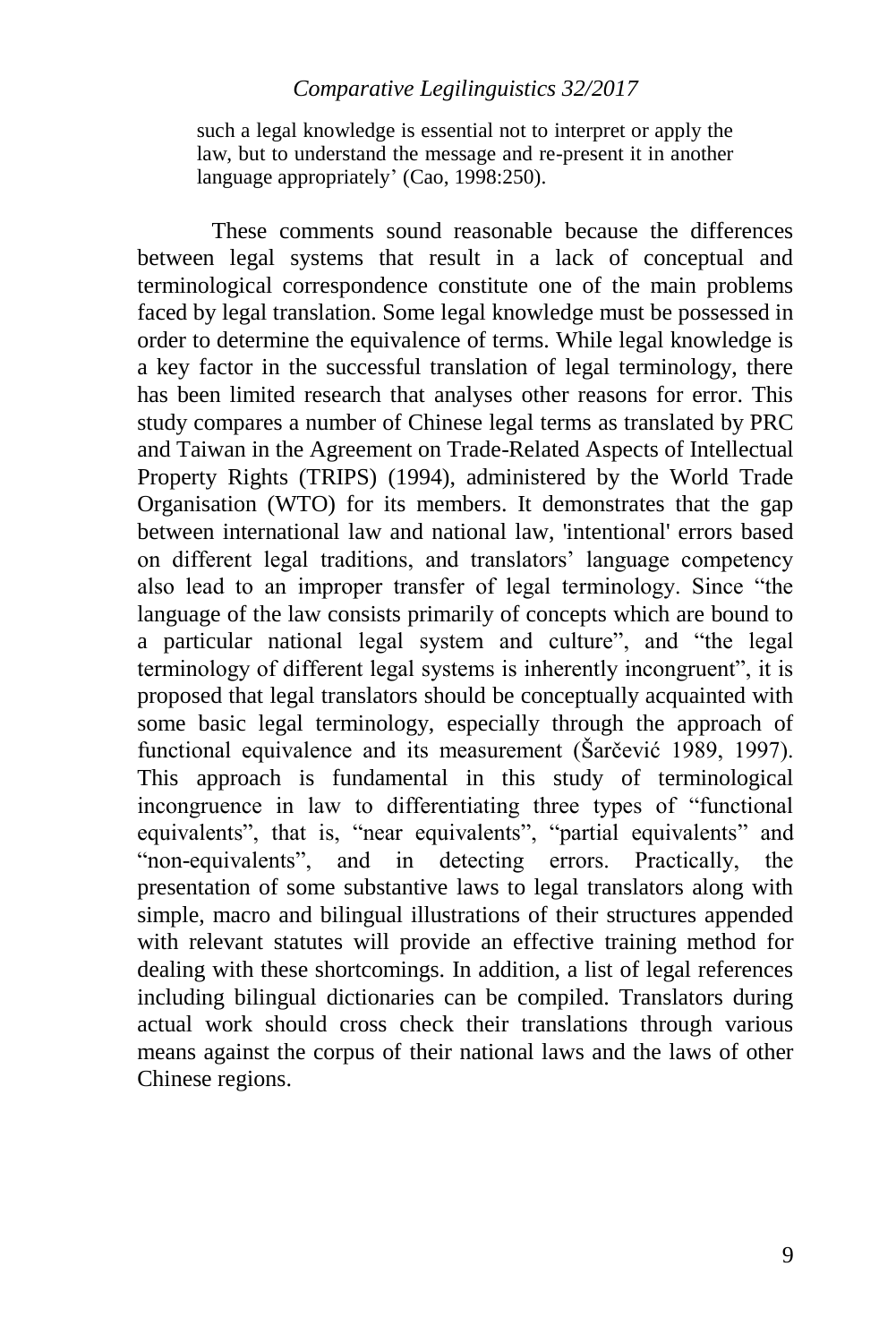# **2. Data and Methodology**

The data is taken from TRIPS signed in Marrakesh, Morocco in 1994 and its two official Chinese translations: PRC's version Yu Maoyi Youguan de Zhishichanquan Xieyi《与贸易有关的知识产权 协议》(Publication date: 29 March 2007) and Taiwan's version Yu Maoyi Youguan zhi Zhihuicaichanquan Xieyi《与贸易有关之智慧 财产权协议》(Completion date: October 1995). TRIPS aims at promoting effective protection of intellectual property rights (IPR) among members of the World Trade Organization (WTO), while ensuring that such protection does not impede international trade. This international agreement was drafted in English and translated into different languages. China's and Taiwan's admission to the World Trade Organisation as members in 2001 and 2002 brought them to be signatories to TRIPS. Five legal terms, each including their original in TRIPS and their respective translation from PRC's and Taiwan's versions, are selected for analysis from the agreement's Part II Standards Concerning the Availability, Scope and Use of Intellectual Property Rights.

As an international agreement on IPR, TRIPS was selected for the following reasons. Due to globalization and closer trade ties among different nations, IPR, which concerns the legal protection of a variety of intangible matter, is becoming more important (Ricketson and Richardson, 2005:5). Because an international agreement takes effect through the enactment of domestic laws, and the terms discussed in this international agreement also appear in local legislation, this discussion should have significance for legal translation in general. Moreover, international agreements such as TRIPS tend to reconcile and integrate national differences in trade relations, so their legal terminology can be more up-to-date and reflective of changing realities in the economic and legal arenas.

While PRC legal codes use simplified characters and Taiwan's codes use traditional characters, for the sake of consistency in the body text, Taiwan's codes have been changed to simplified characters in the following examples. No change is made to Taiwan's codes in the endnotes.

Five important terms in law/intellectual property rights are selected for detailed analysis, to illustrate this issue of mistranslation. They are "good faith" which is a key concept in all areas of law,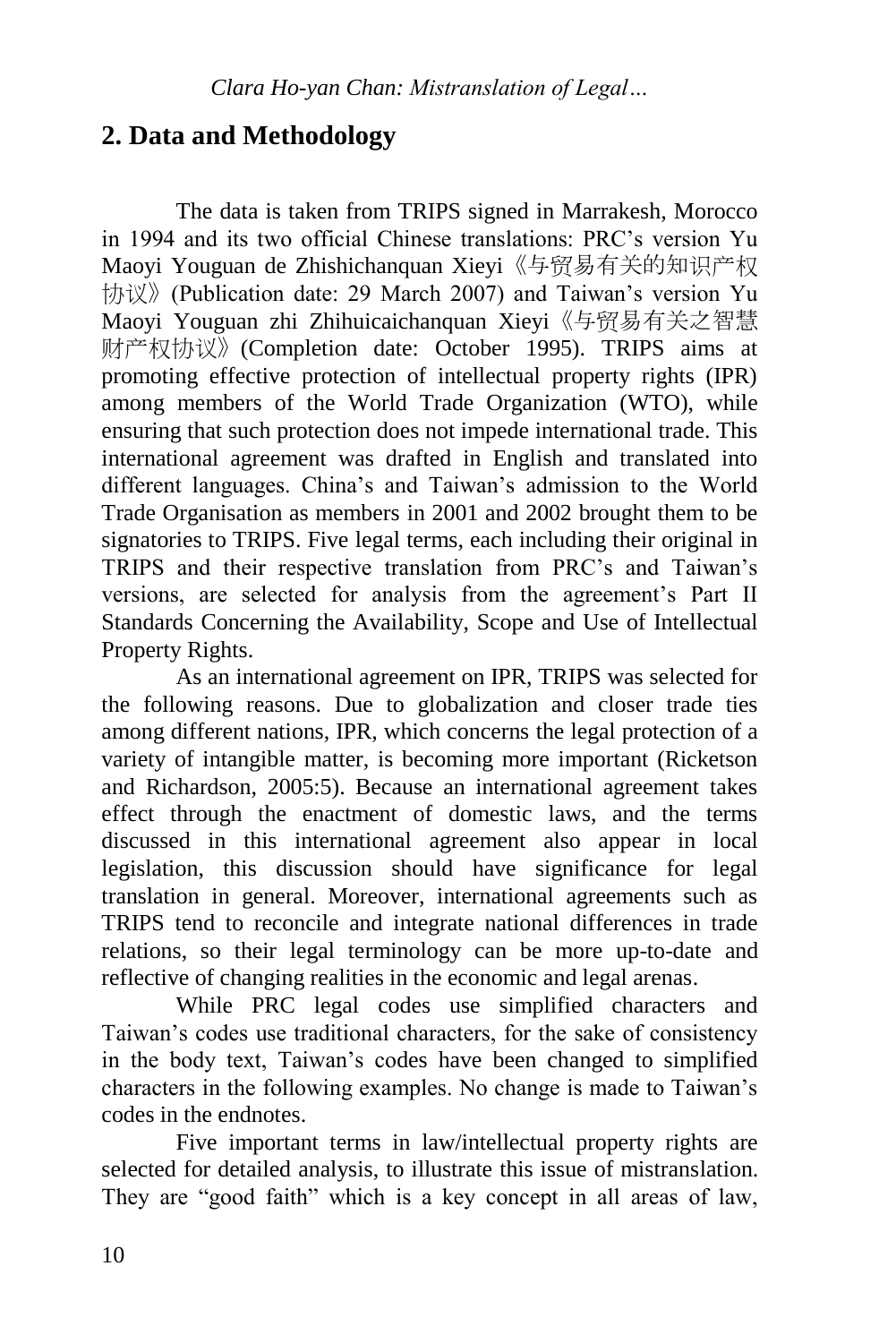"copyright piracy" and "expression" which are key concepts in copyright, "inventive step", a key concept in patent and "offering for sale", a key concept in contract law.

# **3. Analysis of Various Causes for Mistranslated Legal Terms**

## **3.1 Gap between International Law and National Law**

Since this study is based on the translation of an international agreement, it is important to point out that the translation of legal terms is related to the openness of a legal system to foreign terms and their borrowing into domestic law. It also brings up the issue of the globalisation of legal systems. The following examples show that PRC and Taiwan have different degrees of receptiveness to legal terms and that a conservative attitude can result in a mistranslation of terms, which, to be exact, a 'partial equivalent' in translation.

### Copyright piracy: Daoban (盗版) vs. Qinhai Zhuzuoquan (侵害著作 权)

In Article 61 of TRIPS, the term "copyright piracy" is translated as daoban (盗版) (pirated copy) in PRC's version and qinhai zhuzuoquan (侵害著作权) (infringement of authorship right) in Taiwan's version.

(1)

Members shall provide for criminal procedures and penalties to be applied at least in cases of wilful trademark counterfeiting or copyright piracy on a commercial scale. (Article 61, TRIPS English Version)

成员方应规定刑事程序和惩罚,至少适用于具有商业规模 的故意的商标仿冒和盗版案件。 (Article 61, TRIPS PRC's Version)

会员至少应对具有商业规模而故意仿冒商标或侵害著作权 之案件,订定刑事程序及罚则。 (Article 61, TRIPS Taiwan's Version)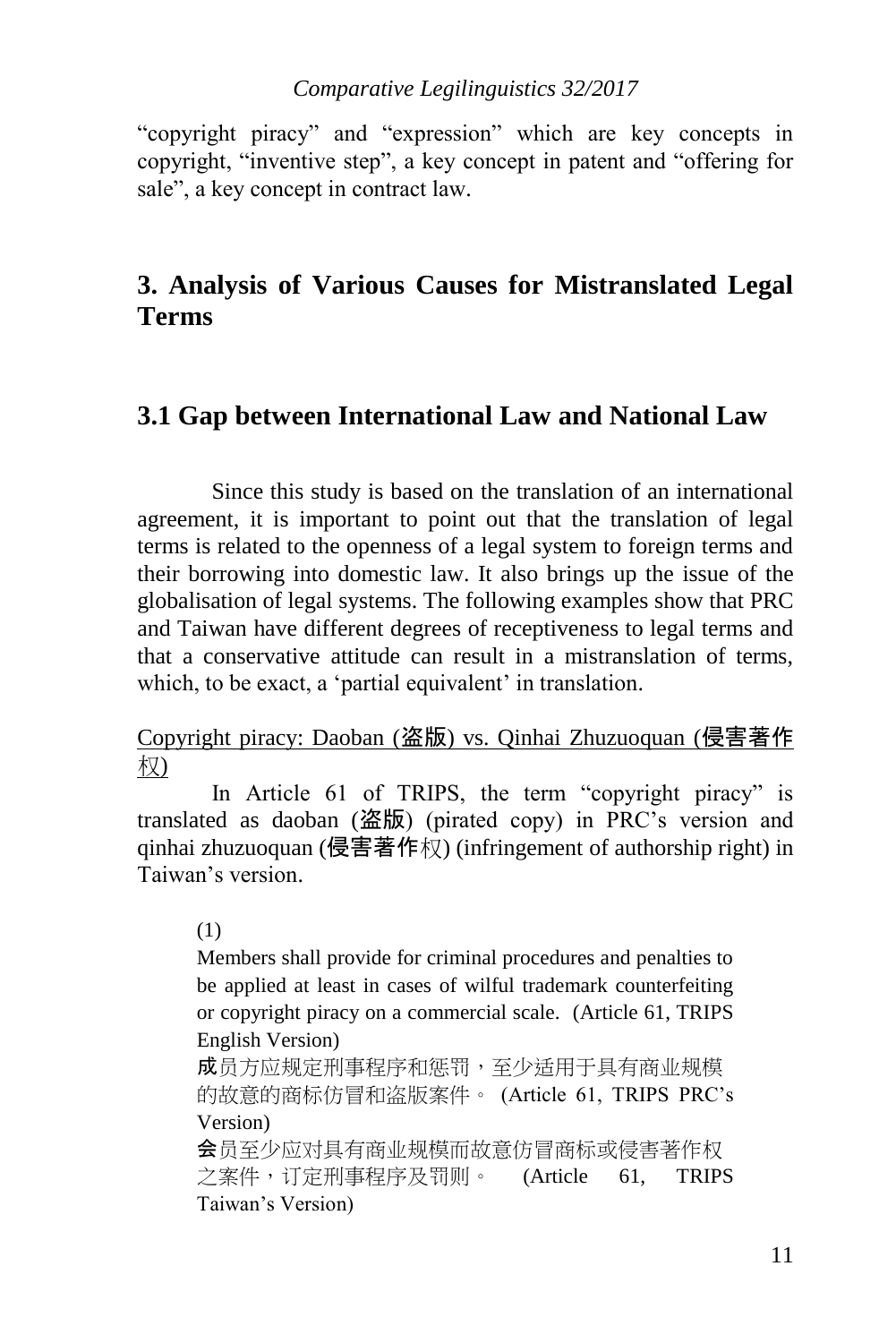These two translations of "copyright piracy" must be explained with reference to two Chinese translations of "copyright". These are zhuzuoquan (著作權) (authorship), which emphasises the natural person who owns the creation, and banquan (版權) (copyright), which emphasises the work itself, and can be extended to include both "publishing" and "copying" as advances in technology allow (Jiang, 2005:4-5). In its Copyright Law 2010, PRC uses zhuzuoquan (著作權), but deliberately makes both translations equivalent to each other in Article 57, which are therefore considered interchangeable in international law (Jiang, 2005:6). While choosing to use banquan (版權) to translate "copyright" in TRIPS (e.g. Article 9(2)), PRC also translates "copyright piracy" as daoban (盗版) (pirated copy). Supporters of banquan (版權) as translation of "copyright" believe that it is more internationalised because in international law, the concept of "copyright" (right to a copy rather than right to an author) is used and it is a term familiar to the general public who use daoban (盗版) to mean "illegal copying" (Qu, 2009). "Piracy" is understood as "reproducing published works or phonograms by any appropriate means for public distribution and also rebroadcasting another's broadcast without proper authorization" (World Intellectual Property Organization, 2007:186), and daoban (盗 版) as the act of reproducing and distributing works with the aim of making profit without the authorisation of the copyright holder (Lü, 2006:56). The two definitions are similar in that the means of infringement is reproduction and the copyright owner's consent has not been sought, but different in that there is the requirement of profitmaking in PRC. The two definitions also accords with the general meaning of daoban (盗版) from an authoritative Chinese dictionary: "reprint publications without getting the permission of the copyright holder" (Dictionary Department, Institute of Linguistics, Chinese Academy of Social Sciences, 2002:398), which suggests that the public also has this understanding. Therefore, because both terms have the meaning of "reproduction without copyright owner's permission", "piracy" and daoban (盗版) are close equivalents.

Taiwan's translation qinhai zhuzuoquan (侵害著作权) is derived from another Chinese translation of "copyright", zhuzuoquan (著作权), which, in its Copyright Act 2010, is defined as the moral right and economic right created for the accomplishment of work or production (Chen, 2011a:C-002). The reason why Taiwan uses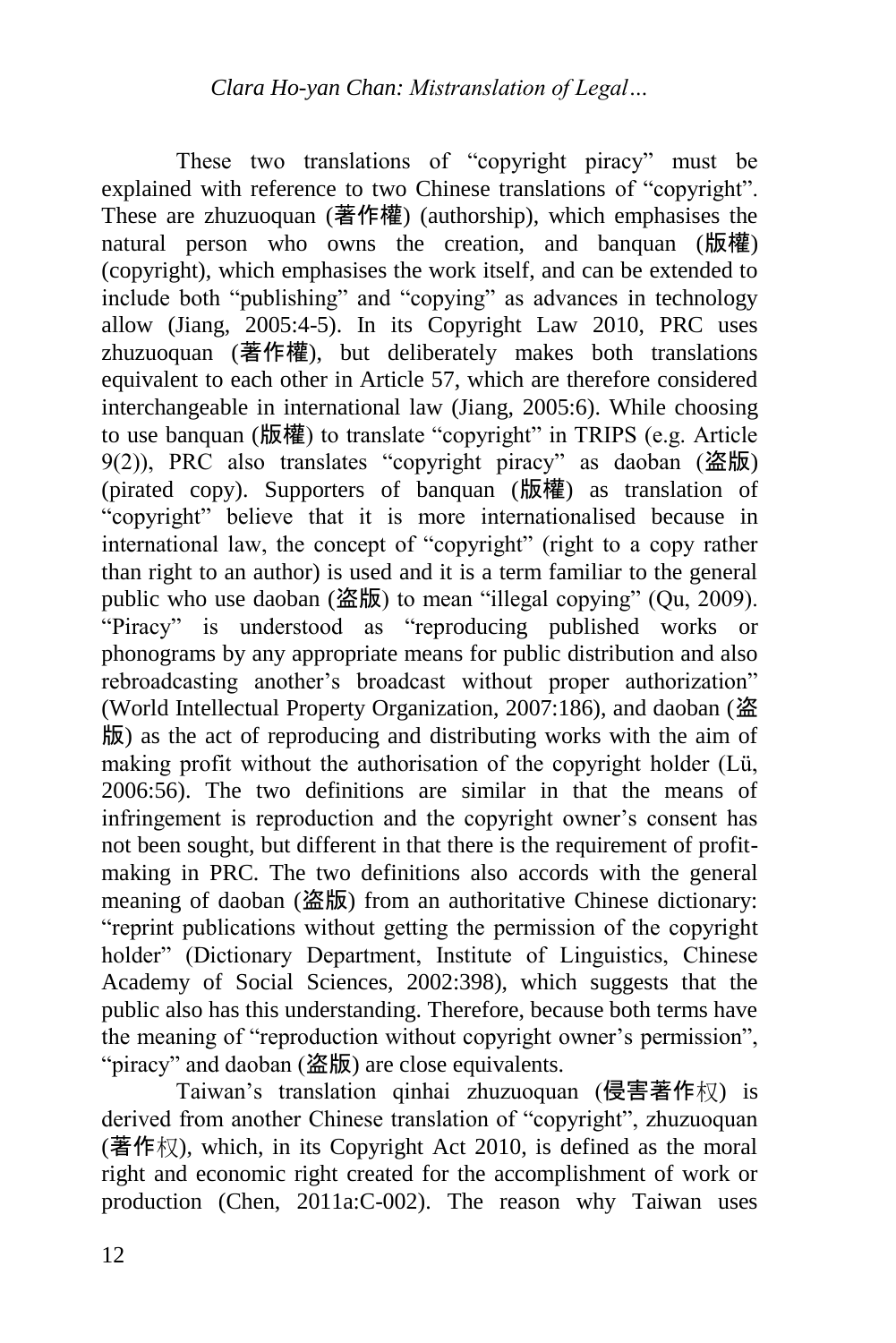zhuzuoquan (著作权) is largely because it is used in this Act. Supporters believe that this Chinese term has a longer history of legislative use in China, originating as a Japanese borrowing during the Qing legal revision, and that it is more compatible with the concept of "author's right" adopted in civil law countries (Qu, 2009). Thus any infringement of such personal or property rights will be referred to as qinhai zhuzuoquan (侵害著作权) in Copyright Act 2010. However, the problem of translating "piracy" as qinhai (侵害) is that the latter can be used in a wider scope than the former because it involves other types of copyright infringement such as infringements of the rights to publicly release the work, to indicate the author's name, to publicly perform, and to rent according to Article 87 of the Act . In other words, qinhai (侵害) refers to various means of harm or damage, while "piracy" is mostly realised through reproduction. The ordinary definition of qinhai  $(\overline{\mathbf{\Theta}}\overline{\mathbf{F}})$  also implies such a meaning: "harm or damage by force or by illegal means" (Dictionary Department, Institute of Linguistics, Chinese Academy of Social Sciences, 2002:1557). As previously noted, because the Chinese term daoban (盗版) is mainly realised through reprinting and reproduction of the original documents, it is also in line with "piracy" in terms of means of infringement.

The above example illustrates that there is a difference between the terms used in international and national laws, and the existing translations of legal terms can influence a nation to adopt and absorb new legal terms for use in domestic laws and translations of international conventions. Furthermore, when the domestic law has already taken in a source term from international law, its translation will take root. While "copyright piracy" is not in use in the IP codes of PRC and Taiwan, it is used in Hong Kong, that is, in the Prevention of Copyright Piracy Ordinance (Cap 544), which is translated literally as Fangzhi Daoyong Banquan Tiaoli (防止盗用版权条例). It can be argued that the official status of English in Hong Kong assists in a new term being more easily absorbed than in PRC and Taiwan, where Chinese is the only official language.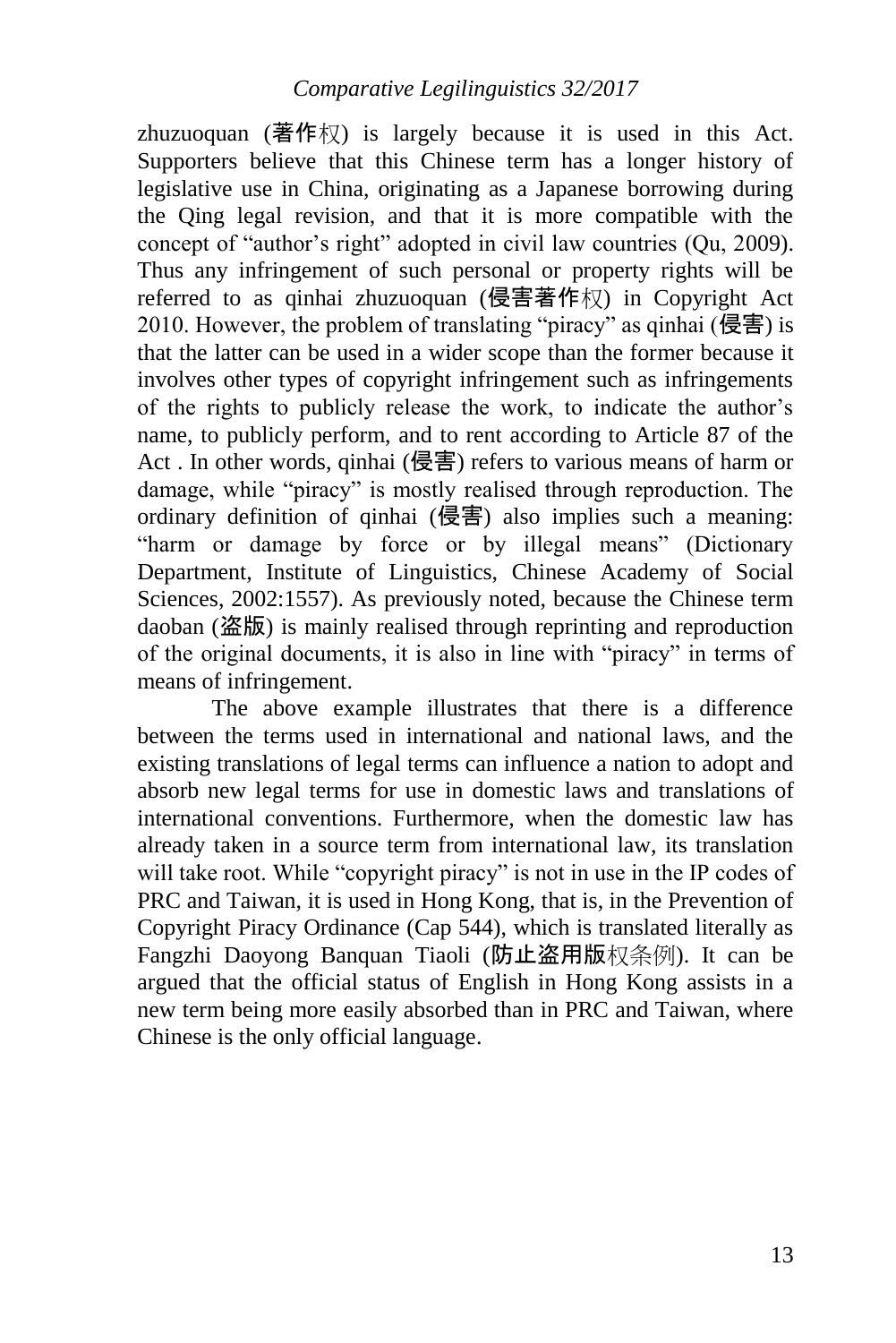# **3.2. "Intentional" Mistakes Due to Different Legal Traditions**

It is found that in cases of obviously mistranslated legal terms, the legal translator may do this to purposely create greater convenience for legal interpretation. Such 'manipulation' may be made possible by the differing legal traditions that offer differing explanations of a term. The eventual choice of a particular term, which is often a "partial equivalent", may also be influenced by the linguistic and cultural reason that it is more familiar to the general public.

### Good Faith: Chengshi Shouxin (诚实守信) vs. Shanyi (善意)

In Article 24(5) that states "Where a trademark has been applied for or registered in good faith...", "good faith"is translated as chengshi shouxin (诚实守信) (honesty and keeping one's words) in PRC's version and shanyi (善意) (good intention) in Taiwan's version.

(2)

Where a trademark has been applied for or registered in good faith, or where rights to a trademark have been acquired through use in good faith either: (Article 24(5), TRIPS English Version) 若一商标已被诚实守信地使用或注册…通过诚实守信的使 用而获得一商标的权利… (Article 24(5), TRIPS PRC's Version) 商标之申请或注册系属善意,或商标权系因善意使用而取

得… (Article 24(5), TRIPS Taiwan's Version)

"Good faith", as a frequently-used legal notion, plays a vital role in some legal principles concerning the determination of mental elements. Rooted in common law, the term has various meanings in different legal families and legal areas which definitely confuse some translators. The general meaning of "good faith" in the common law system is "A state of mind consisting in (1) honesty in belief or purpose, (2) faithfulness to one's duty or obligation, (3) observance of reasonable commercial standards of fair dealing in a given trade or business, or (4) absence of intent to defraud or to seek unconscionable advantage" (Garner, 2009:762). The most common understanding of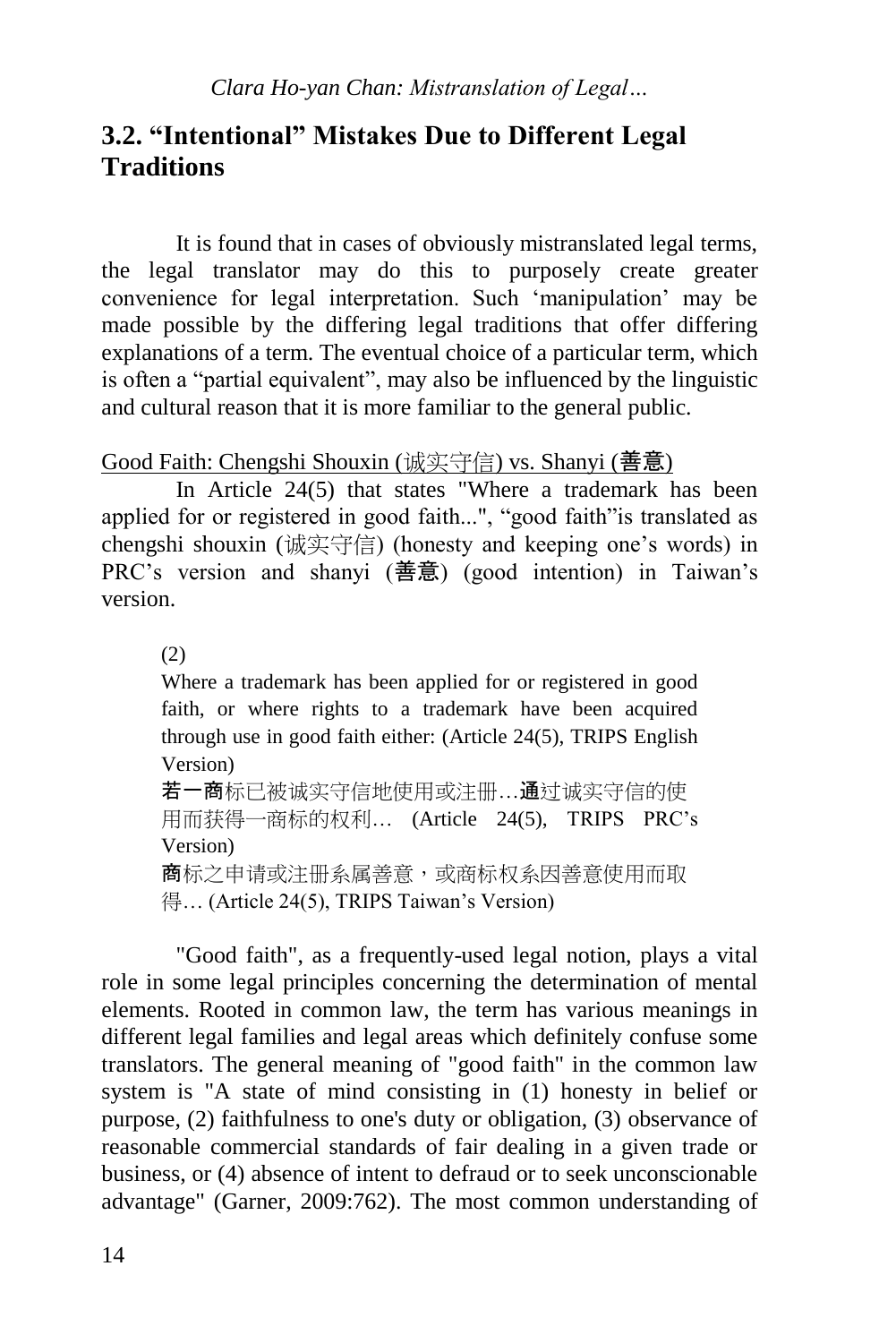the term is that used in the commercial law notions of "good-faith purchaser" or "bona fide purchaser", meaning one should act with honesty and reasonableness, without the intention to seek unconscionable advantage. In Continental law, on the other hand, its similar concepts enjoy greater scope than does "good faith" in common law. For example, the equivalent Treu und Glauben in § 242 of the German Civil Code is enshrined as a general civil law principle used to evaluate the legitimacy of most kinds of contractual relationships. In comparison, "good faith" is usually used in a more specific context which renders its meanings relatively definite (Mäntysaari, 2010:131-137).

This contrast can also be found in the interpretation of "good faith" in trademark registration. In the Trade Marks Act 1994 in the UK, for example, there is no clear scope of the meaning of bona fide (good faith). Its boundaries are equated with the reverse side of "bad faith", meaning that it is a mental state that lacks the objectives of preventing the entitled competitor using the applied trademark and of acquiring a similar trademark for gaining unfair advantages (Bainbridge, 2009:666). Actually, the requirement of "good faith" in some international laws such as the Paris Convention Article  $6\text{ter}(1)(c)$  is higher, as its opposite "bad faith" can be found in that "the trademark has been registered in the knowledge that it incorporated the emblem, sign or hallmark concerned" (Bodenhausen, 1968:102). Accordingly, just the knowledge of earlier marks may successfully overturn the presumption of "good faith". In Article 24(5) of TRIPS, with respect to the exceptions of strong protection for geographical indications (GI), in particular those concerning wines and spirits, a compromise between the US and Europe exists along just those lines. The US tends to use a lower standard to interpret "good faith": from the standpoint of parties who applied, registered or used the "Containing-GI" trademarks, "good faith" might mean the absence of intention to violate a legal rule at the time of adoption. On the other hand, Europe uses a higher standard: from the standpoint of potential complaining regions, "good faith" might suggest that the party should be without knowledge of the fact that the GI was already adopted by foreign producers, or have no reason to know this fact (UNCTAD-ICTSD, 2005: 304-305).

Nevertheless, based on the purpose of Article 24(5), that is to exempt the existing trademarks and maintain the status quo, "good faith" can be understood as having no intention to infringe domestic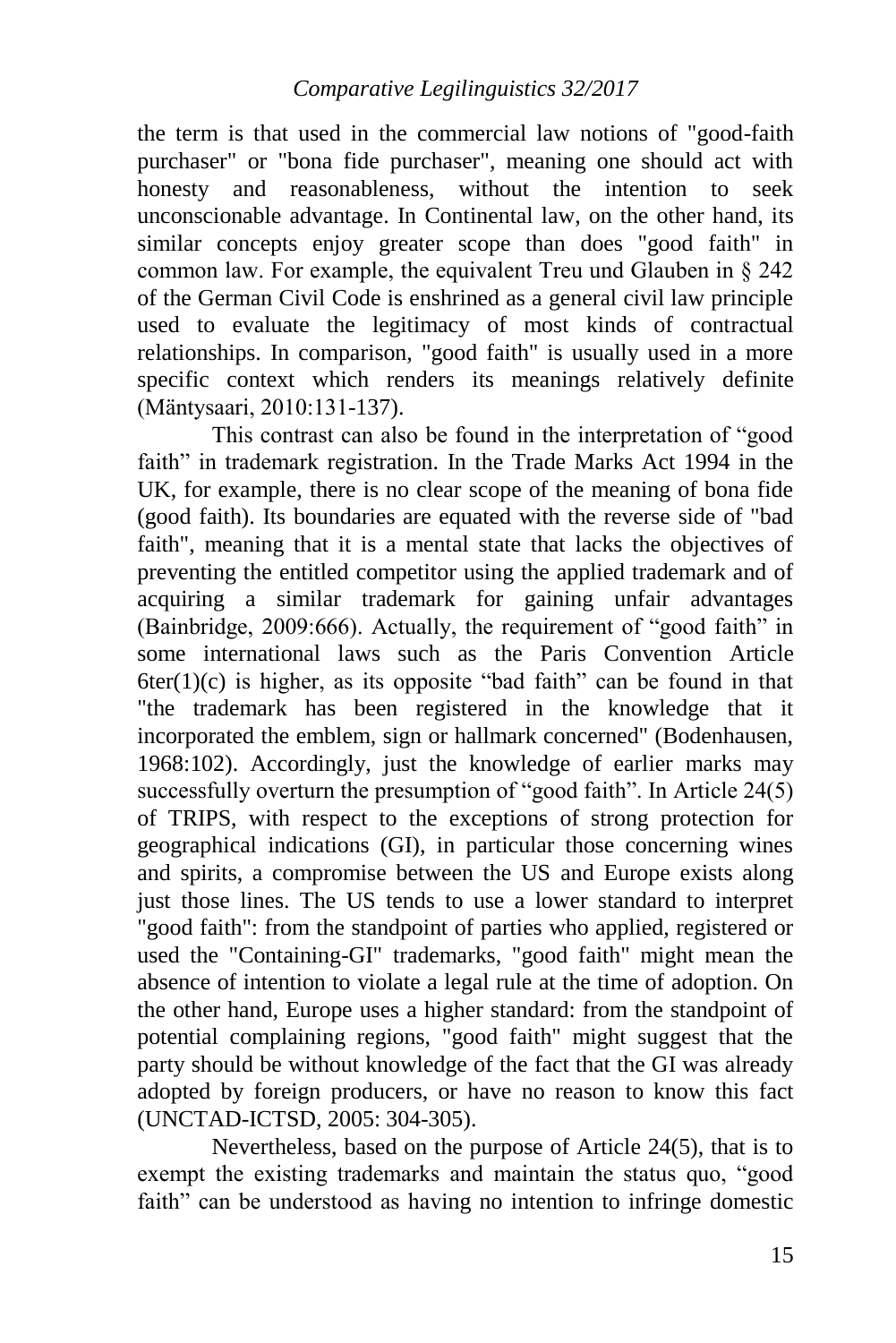rights in GIs during application (Stoll, 2009:425). Therefore, the Anglo-Saxon common law interpretation is more pertinent. In light of this, the two Chinese translations can be further explained in that Taiwan's shanyi (善意) is related to the lower standard of "good faith" from common law and PRC's chengshi shouxin (诚实守信) to the higher standard from civil law. In Taiwan's civil law, shanyi (善意 ), as the opposite of eyi (惡意) (bad faith), is also referred to as buzhiqing (不知情) (without knowledge), meaning "without knowledge of the condition or the formation of others' legal relationship" (Liu, 2001:151). However, shanyi (善意) has the specific meaning in Article 36(3) of Taiwan Trademark Act 2011, that a registered trademark proprietor shall not prohibit a bona fide third party from using an identical or similar trademark prior to the filing date. This is similar to the meaning of "good faith" in Article 24(5) of TRIPS Agreement, both of which aim to maintain the rights of prior using parties, even if their usage is in conflict with registered trademarks or protected GIs (Zeng, 2003:77-78). The bona fide third party means having no intention to acquire unfair advantage from another's registered trademark, which can be compared to the US's requirement of being without the intention to violate a legal rule only. In conclusion, within Taiwan's legal system, shanyi (善意) is an ideal translation of "good faith" because of their high degree of equivalence in conceptual meaning and referential dimension.

In comparison, chengshi shouxin (诚实守信) in PRC's version also appears to work as an equivalent to "good faith" because it carries its core meaning of "honesty" (chengshi诚实), coupled with "keeping one's promise" (shouxin守信). The Chinese term is essentially modified from its noun form chengshi xinyong (诚实信用) (honesty and trustworthiness), a high principle in PRC civil law that can be understood as similar to the higher standard of "good faith" operating within the Continental tradition. Known as chengshi xinyong yuanze (诚实信用原则) and chengxin yuanze (诚信原则) (Principle of Good Faith / Good Faith Doctrine), this principle is embedded in the General Principle of Civil Law, Contract Law and some other important legislation, and enshrined by some jurists as "The Emperor Clause" in Contract Law (Zheng, 2000:Abstract 1). Therefore, chengshi shouxin (诚实守信), when used to translate "good faith", apparently expands the scope of obligations of civil subjects in IPR. It is defined thus: "[when] parties of civil activities exercise their rights and fulfil their obligations, they shall maintain the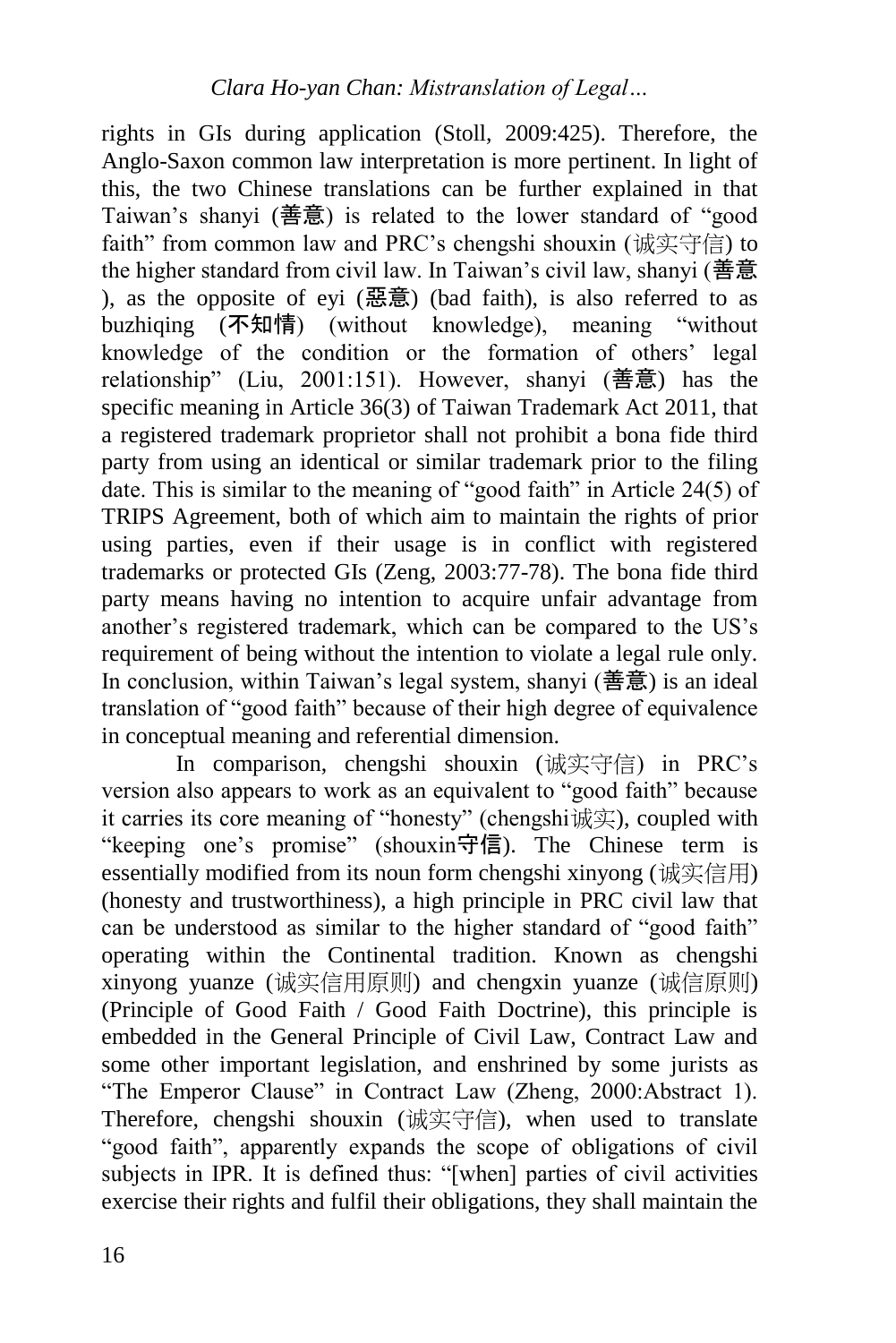balance of interests between the parties, and the balance between the interests of parties and that of the society in order to obey the moral standard of good faith" (Chinese Academy of Social Sciences, Institute of Law, Law Dictionary Compilation Committee, 2003:142).

Rather than using the term shanyi (善意) which also appears in Article 16(1) of PRC's Trademark Law 2001 (added as a result of the implementation of Articles 22-24 of the TRIPS Agreement), China might use the principle of chengshi shouxin (诚实守信) as a flexible doctrine to interpret natural justice according to different circumstances. It should be admitted that there is a tradition of endowing judges with considerable discretion in PRC judiciary practices (Zheng, 2000:131). Another important reason is that shanyi ( 善意) is still a young term in PRC, used in relatively new laws such as Contract Law and Real Right Law. More importantly, chengshi xinyong (诚实信用) has long been in use and it is a more understandable term for the general public. Its use may be due to the authorities' promotion of shehui zhuyi fazhi linian (社会主义法治理 念) (Socialist Concept of the Rule of Law), which aims to render a comprehensive understanding of PRC law for ordinary citizens (Wei, 2008:116-122).

# **3.3. Inadequate Legal Knowledge**

Inadequate legal knowledge is commonly cited as a cause of the mistranslation of legal terms. This section will discuss three mistranslated terms from IPR and contract law, which are quite obvious errors that have occurred mainly due to a lack of legal knowledge and concepts. They can all be considered 'nonequivalents'. Following that in section 4, as a practical solution to the problem of improving the legal knowledge of legal translators, some charts on the basic structure of some substantive laws will be introduced in order to explain these terms to translators.

## Expression: Gongshi (公式) vs. Biaoda (表达)

In Article 9(2), "expression" is translated as gongshi (公式) (formula) in PRC and biaoda  $($ 表达) (expression) in Taiwan.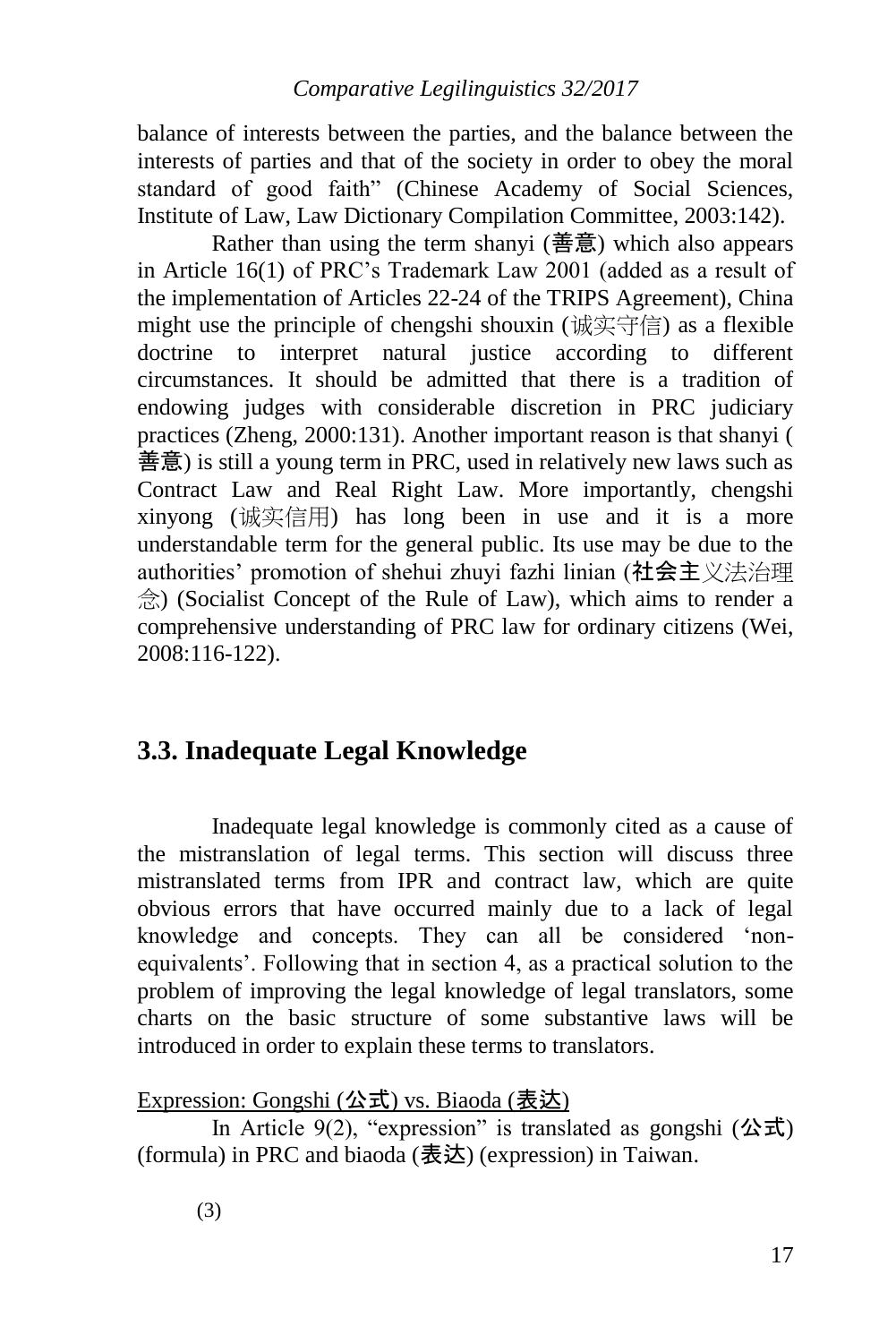*Clara Ho-yan Chan: Mistranslation of Legal…*

Copyright protection shall extend to expressions and not to ideas, procedures, methods of operation or mathematical concepts as such. (Article 9(2), TRIPS English Version) 对版权的保护可延伸到公式,但不得延伸到思想、程序、 操作方法或数学上的概念等。 (Article 9(2), TRIPS PRC's Version) 著作权之保护范围仅及于表达,不及于观念、程序、操作 方法或数理概念等。 (Article 9(2), TRIPS Taiwan's Version)

While copyright law protects only expression of ideas, not the ideas themselves, "expression" is "the method by which a work is made perceptible, including performance, recitation, fixation, material shaping or any other appropriate method" (World Intellectual Property Organization, 2007:109). The two regions' respective Chinese translations have different meanings. PRC's translation gongshi (公式) ) means "formula; set form of words for stating or declaring something definitively or authoritatively for indicating procedure to be followed by things of the same kind" (Dictionary Department, Institute of Linguistics, Chinese Academy of Social Sciences, 2002:670). An example of this term would be a mathematical 'formula', and the translation is therefore inappropriate. On the other hand, Taiwan's translation biaoda (表达) (expression) is a legal concept vis-a-vis guannian (观念) (idea). Following the distinction between "idea" and "expression" made above, guannian (观念), which refers to the thinking, program, process, system, method of operation, concept, principle and discovery expressed by the work, is not subject to the copyright protection in Taiwan, while biaoda (表达) is protected (Chen, 2011b:242). Given that the term "expression" already has a literal translation that reflects its meaning, it is very obvious that the PRC translation has made a mistake. PRC also has this translation of "form of expression" as biaoda xingshi (表达形式) in an IPR dictionary (Lu, 2005:10). A noteworthy point is that Article 9(2) TRIPS is modified and used as Article 10bis of the Copyright Act 2010, indicating that the translation of an international agreement has great impact on the national enactment of relevant laws.

Expression: Gongshi (公式) vs. Biaoda (表达)

In Article 9(2), "expression" is translated as gongshi (公式) (formula) in PRC and biaoda (表达) (expression) in Taiwan.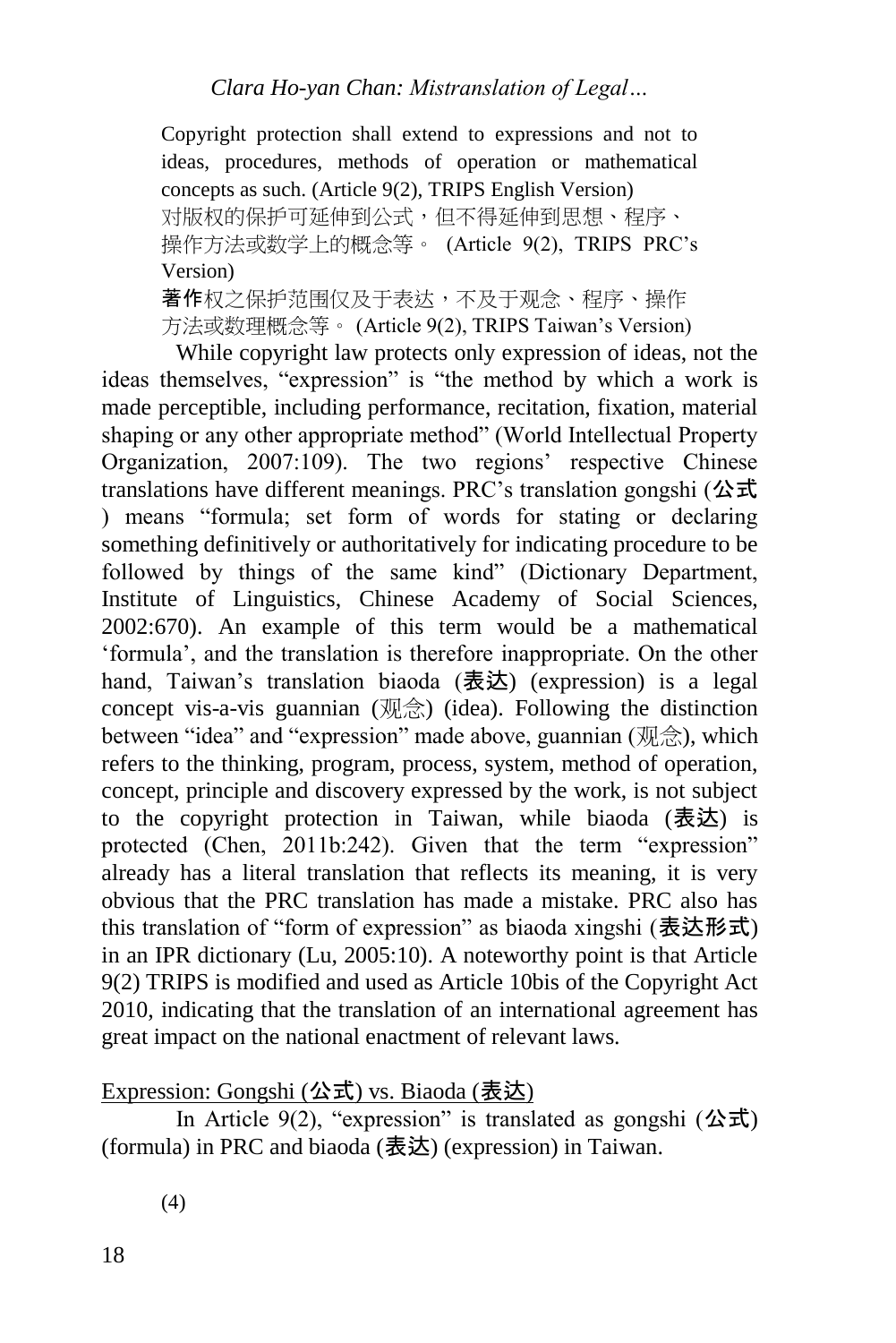Subject to the provisions of paragraphs 2 and 3, patents shall be available for any inventions, whether products or processes, in all fields of technology, provided that they are new, involve an inventive step and are capable of industrial application. (Article 27(1), TRIPS English Version) 根据下述第2、3款的规定,所有技术领域内的任何发明, 无论是产品还是工艺,均可取得专利,只要它们是新的、 包含一个发明性的步骤,工业上能够适用。(Article 27(1), TRIPS PRC's Version) 在符合本条第二项及第三项规定之前提下,所有技术领域 之发明应可取得专利,无论为物品或方法,惟需具备新颖 性、进步性及可为产业上利用(注5)。(Article 27(1), TRIPS Taiwan's Version)

"Inventive step" is one of the three requirements of patent application. According to Section 3 of the UK Patents Act 1977, the invention must not be obvious to an "unimaginative person skilled in the art", compared to prior techniques. All matters relating to the state of the art are to be considered except those included in previous patent applications published after the priority date of the invention (Groves, 2011:170). According to a footnote of Article 27(1) of TRIPS, "inventive step" is made synonymous with the terms "non-obvious". The term is translated literally as famingxing de buzhou (发明性的步 骤) in PRC, and liberally as jinbuxing (进步性) in Taiwan. The former, with the component buzhou (步骤) which means "step; measure" (Dictionary Department, Institute of Linguistics, Chinese Academy of Social Sciences, 2002:173) and refers to something already known or even established, may contradict the legal meaning of inventiveness that indicates techniques not known to a skilled person. The Taiwan's translation jinbuxing (进步性) is more indicative of the literal meaning of "inventive step", but not "nonobviousness". In Taiwan Patent Act 2011, three factors, similar to that of the original meaning of "inventiveness" in the UK law, are used for evaluation: 1. the technique and knowledge in the public domain before the application; 2. The scope of the object is confined to the area which this invention belongs to; 3. the standard shall be the capacity of the person with ordinary knowledge in the specific technical area (Chen, 2011b:152; Heath, 2003:31-32). Compared with the above translations, chuangzaoxing (创造性) (creativity) used in Article 22 of PRC's Patent Law 2008 more clearly indicates the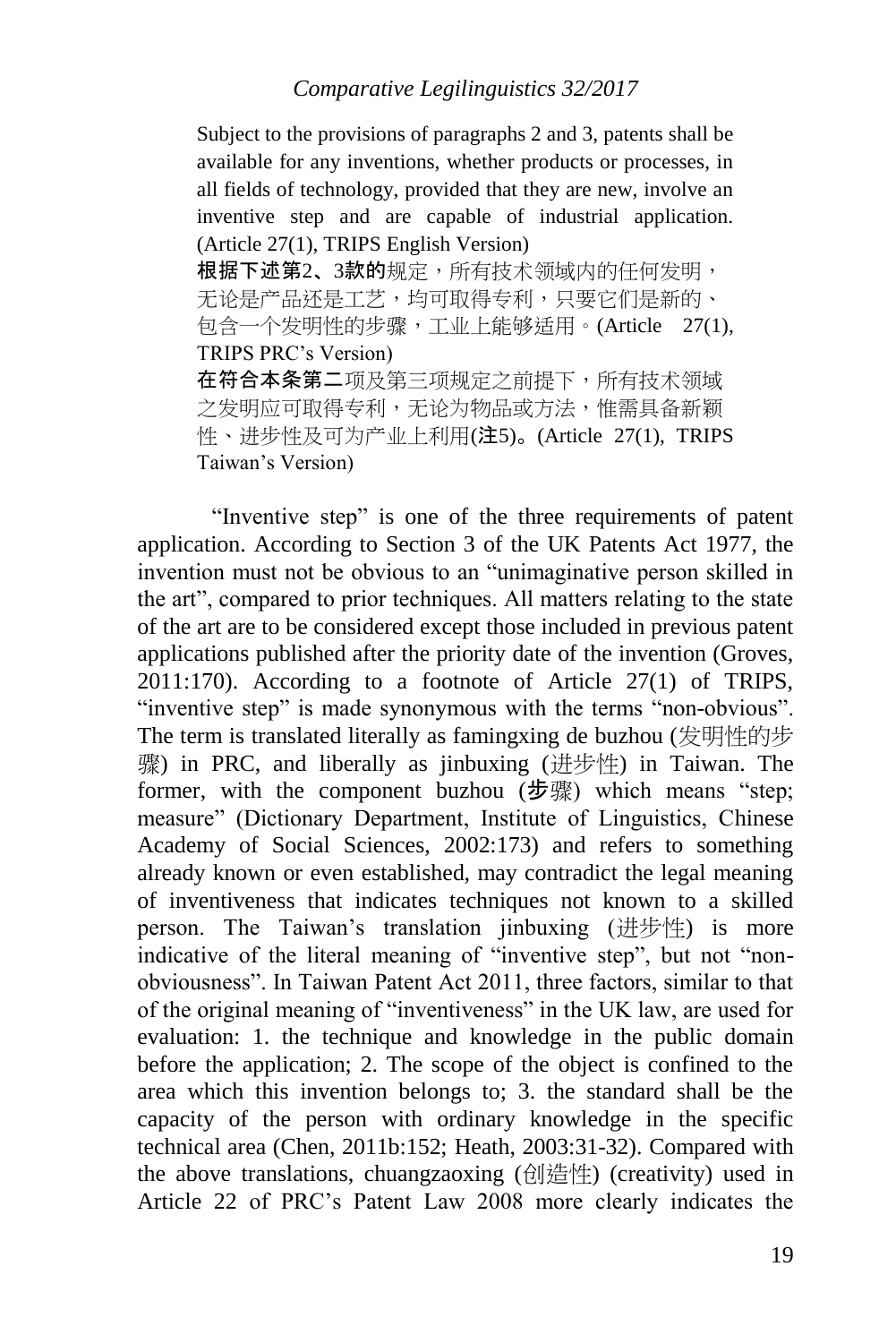advancement as well as non-obviousness of the invention. This reflects that when an international law is implemented through domestic laws, the translation can improve.

Offering for Sale: Chumai (出卖) vs. Yaoyue zhi Fanmai (要约之贩 卖)

In Article 28(1), "offering for sale" is translated as chumai ( $\pm$ 卖) (offer for sale) in PRC's version and yaoyue fanmai (要约贩卖) (offer for sale) in Taiwan's version.

(5)

where the subject matter of a patent is a product, to prevent third parties not having the owner's consent from the acts of: making, using, **offering for sale**, selling, or importing for these purposes that product; (Article 28.1, TRIPS English Version) 若一项专利的标的事项是一种产品,则专利所有者有权阻 止未得到专利所有者同意的第三方制造、使用、出卖、销 售、或为这些目的而进口被授予专利的产品;(Article 28(1), TRIPS PRC's Version) 物品专利权人得禁止第三人未经其同意而制造、使用、为 要约之贩卖、贩卖或为上述目的而进口(注6)其专利物品。 (Article 28(1), TRIPS Taiwan's Version)

Both "offer" and "sale" in "offering for sale" can be defined in law. "Offer" is "a display of willingness to enter into a contract on specified terms made in a way that will lead a reasonable person to understand that an acceptance, having been sought, will result in a binding contract" (Garner, 2009:1189). "Sale" is "a transfer of property or of a right from one man to another, in consideration of a sum of money, as opposed to barters, exchanges and gifts" (Burke, 1977:1602). Considering the translation of yaoyue zhi fanmai (要约之 贩卖), yaoyue (要约) is the legal term for "offer" in the relevant contract laws of three Chinese regions, namely, PRC's Contract Law 1999, Hong Kong's Sale of Goods Ordinance (Cap. 26), and Taiwan's Civil Code Part II, and fanmai (贩卖) means "(of businessmen) buy and resell products for a profit" (Dictionary Department, Institute of Linguistics, Chinese Academy of Social Sciences, 2002:543). Given that there is already a fixed Chinese legal equivalent for "offer" across the three Chinese communities, PRC's translation chumai (出卖), despite being a plain language word that is easier to understand, can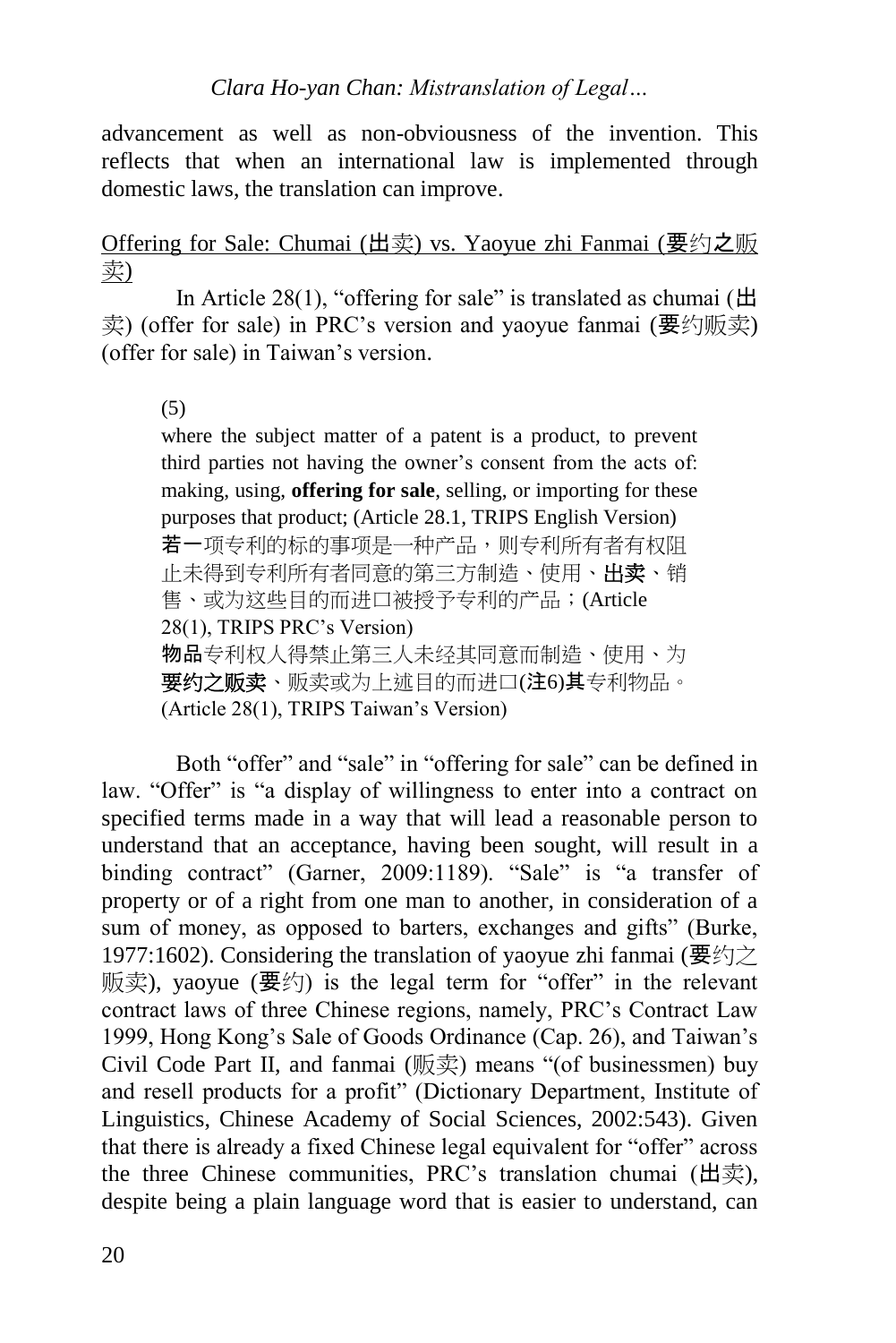create ambiguity. It means not only "offer for sale", but also "betrayal" and an "illegal transaction" (Bilancia, 1981:162; Dictionary Department, Institute of Linguistics, Chinese Academy of Social Sciences, 2002:285). The use of plain language is good for communicative purposes, however another translation chushou (出售) is suggested, which literally means "sell" without any negative connotations (Dictionary Department, Institute of Linguistics, Chinese Academy of Social Sciences, 2002:286). Because TRIPS is a legal document where both terms "offer" and "sale" have particular legal meanings, it is suggested that both terms must be rendered and not combined into one term during translating. Therefore, yaoyue zhi fanmai (要约之贩卖) is an acceptable translation.

The above raises general translation issues related to the language proficiency of translators such as the translation of "expression" as biaoda (表达), the interpretation of "step" in a broad rather than narrow sense, and the use of chumai (出卖) which carries the unwanted connotation of "betrayal". However, the mistranslation of the above terms mainly results from inadequate legal knowledge and this will be dealt with in the following section.

# **4. Specific Suggestions for Enhancing Legal Knowledge of Translators**

## **4.1. Conceptual evaluation of functional equivalents**

The primary task in enhancing the legal knowledge of translators, is to equip them with the ability to explore the functional equivalents in the target language, which Šarčević (1997: 236) defines as "a concept or institution of the target legal system having the same function as a particular concept of the source legal system." This strategy is concerned with the three important criteria in compiling a good legal dictionary, namely (1) function/structure (which concerns whether the concepts solve the same problem); (2) scope of application (which concerns to what specific situation the concepts apply); and (3) legal effects of the source language and target language terms (which concerns how the legal effects of the same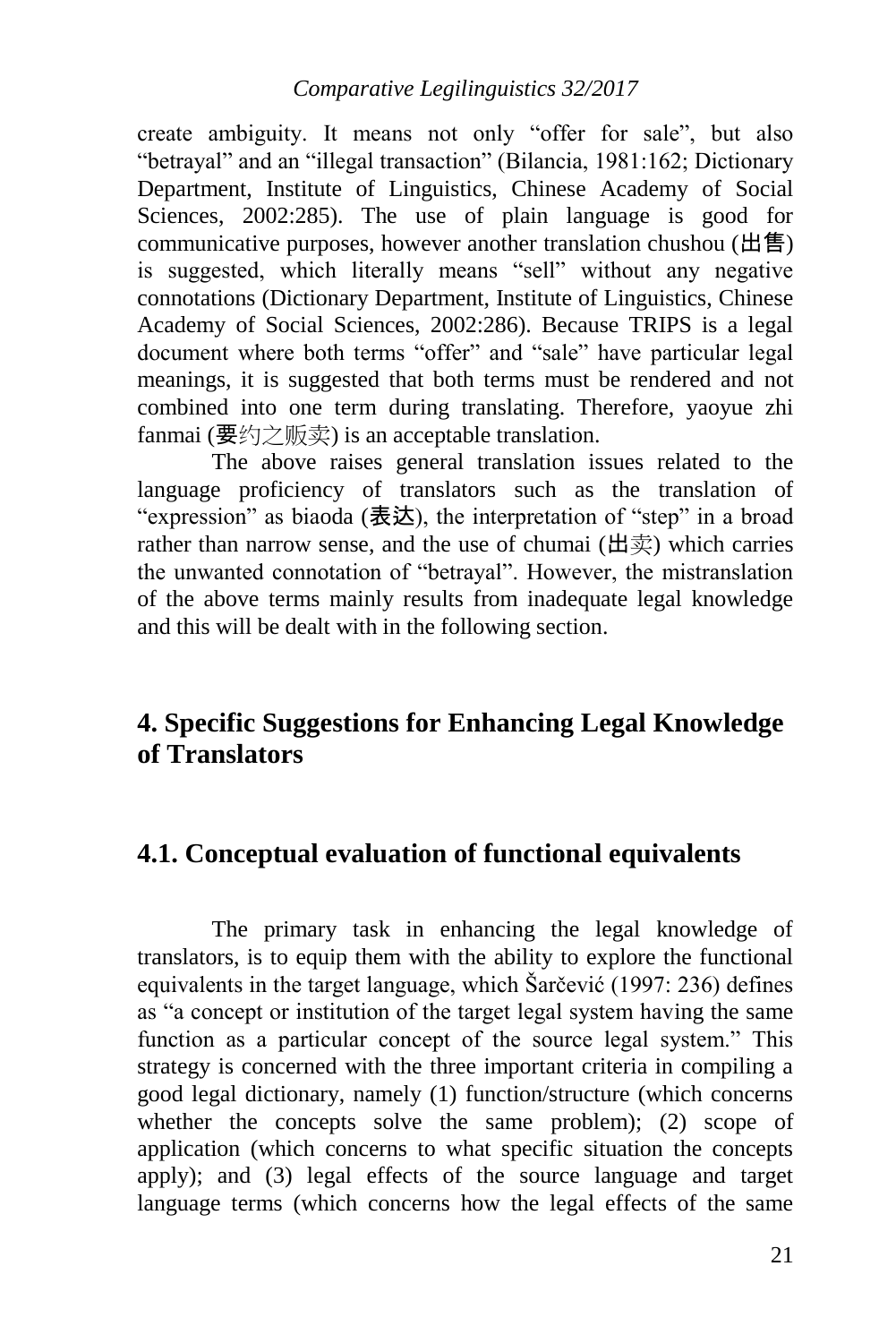concept vary in different situations) (Šarčević 1989: 283–287, 1997: 237–249). This approach of functional equivalence and its measurement has been cited and used by Sandrini (1996) and EI-Farahaty (2008) in their similar studies of the equivalence of legal terms in Western languages.

To analyse the data under study, the terms "copyright", zhuzuoquan (著作權) (authorship), and banquan (版權) can be considered generally as "functional equivalents" as they do the same job: to protect the "right to copy", which is the definition of "copyright" in Black's Law Dictionary (Garner, 2004: 361). However, to differentiate them more closely, zhuzuoquan (著作權), which protects the copyright owner rather than the work itself, can be considered a "near equivalent" as such a difference deviates from the second criteria of "scope of application" to which the concepts apply. Furthermore, "piracy"and qinhai zhuzuoquan (侵害著作權) can be considered as "partial equivalents", as the latter covers a wider scope than the former, because it involves other types of copyright infringement. The difference deviates clearly from the second criteria of scope of application and the third criteria of legal effects. Last but not the least, "expression", the way a work is presented, and gongshi ( 公式) (formula) are "non-equivalents", since they differ in all three criteria, namely, function, scope and legal effects.

# **4.1. Illustrations of Substantive Law Hierarchy**

Given their susceptibility to making mistakes in legal translation, a preliminary training in relevant legal topics would seem essential for translators before they enter into actual work. To give translators "a basic understanding of the nature and function of law in society" as suggested by Cao (1998:250), simple illustrations as a kind of short-term training method can be introduced to quickly achieve this training objective. Such diagrams or charts, which mainly present a macro structure of the relevant legal area with bilingual lists of key terms and their sources, can be used in in-house training for translators and in university lectures for translation students. Following are two diagrams with bilingual annotations of key terms, created mainly for the explanation of the above three mistranslated terms to translators (Diagrams  $1 \& 2$ ). It is suggested that statutory provisions are most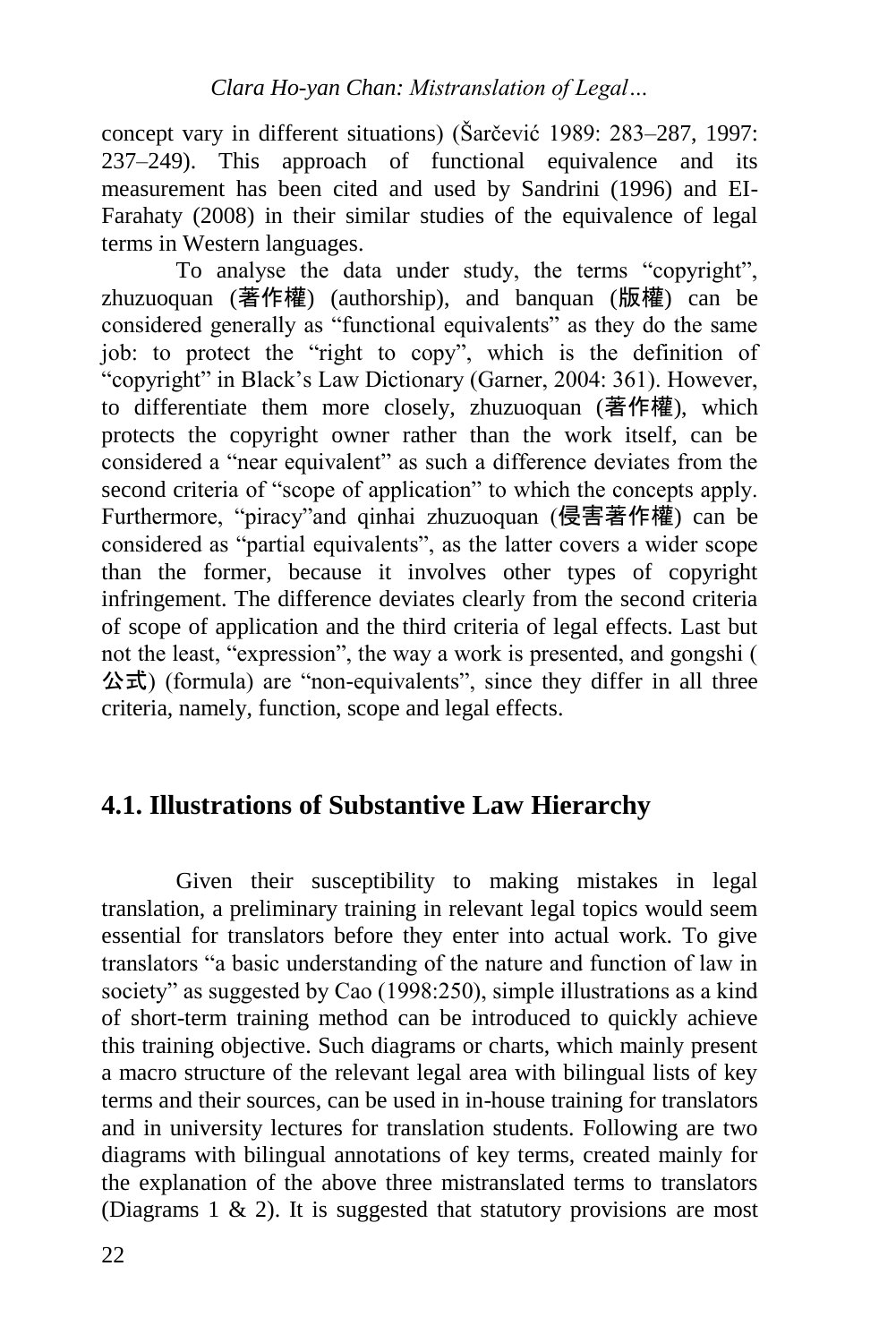helpful resources to translators because the legislative language is the preferable source of translation. While most current law textbooks already encompass the use of diagrams to illustrate intricate principles, this design allows the study of law and translation to take place in an integrated and economical manner, which reduces the burden of memorising terms during legal training.

Following are two diagrams on IP laws and contract laws respectively. The design of Diagram 1 includes the basic IPR terms taken from TRIPS agreement together with their counterparts taken from the law of PRC, Taiwan and Hong Kong or their TRIPS translations. Translators can refer to the given provisions and find the Chinese terms used in a legislative context. It should be noted that not all important English terms will necessarily find close equivalents in the laws of all three regions, because the concepts may be classified differently in the different legal systems. It is recommended that the annotated statutes be updated from time to time. A list of bilingual legal references can also be attached for reference. With the training assistance provided by the diagrams, mistranslations such as those for the legal concepts "expression" and "inventive step" in IP law and "offer" in contract law are unlikely to occur.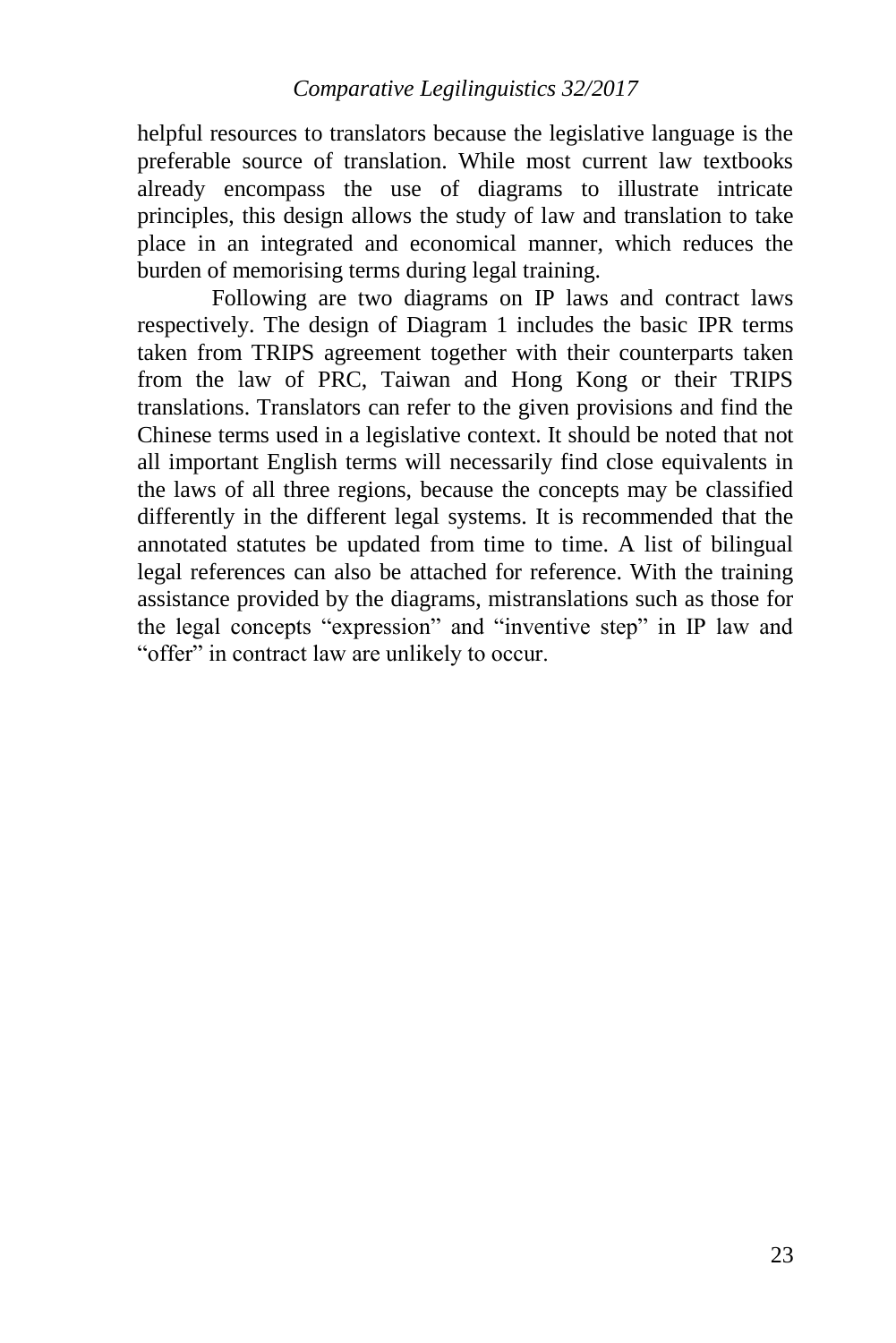

Diagram1: Intellectual Property Rights in TRIPS.

*Clara Ho-yan Chan: Mistranslation of Legal…*

#### Abbreviation

PRCCL: Copyright Law of PRC (amended on 26 February 2010) PRCTL: Trademark Law of PRC (amended on 27 October 2001) PRCPL: Patent Law of PRC (amended on 27 December 2008) PRCIRPL: Implementing Regulation of PRC (promulgated on 2 August 2002)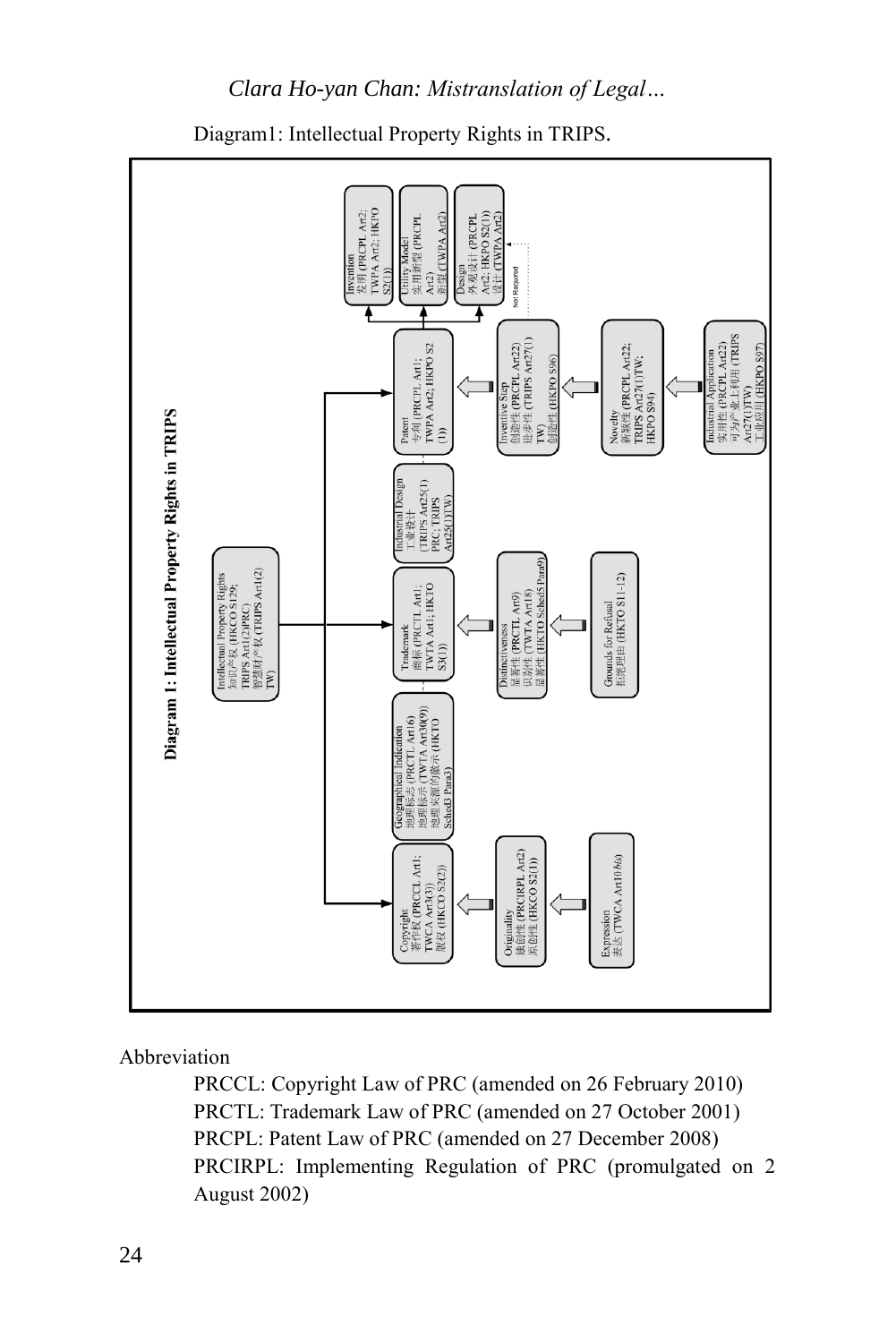TWCA: Taiwan Copyright Act (amended on 10 February 2010) TWTA: Taiwan Trademark Act (amended on 29 June 2011) TWPA: Taiwan Patent Act (amended on 21 December 2011) HKCO: Hong Kong Copyright Ordinance (Cap. 528) HKTO: Hong Kong Trademark Ordinance (Cap. 559) HKPO: Hong Kong Patent Ordinance (Cap. 514) HKRDO: Hong Kong Registered Design Ordinance (Cap. 522)

Diagram 2 features six most frequently-cited elements for the formation of a valid contract in various legal systems, with English terms from UK common laws and Chinese translations from the three regions' laws. The first four elements are considered as positive elements for contract formation by most common law jurists. Among them, 'intention to create legal relations' is derived from case laws and since it is not a term and does not pose difficulties to translators, a translation, dingli falü guanxi de yixiang (订立法律关系的意向) is included as a reference (Chen et al., 1999:187). The remaining two elements, 'capacity' and 'formalities', are sometimes regarded as vitiating factors or as essential elements in a narrow sense. For example, the formality requirement only applies in certain exceptional cases and sometimes it determines the validity of contract and sometimes only affects the enforceability of contract (Beatson, 2010:78). In addition, some common law notions are not used in the legislations in civil law jurisdictions, such as 'consideration' that cannot be found in PRC laws. Therefore, no such statutory source from PRC is provided.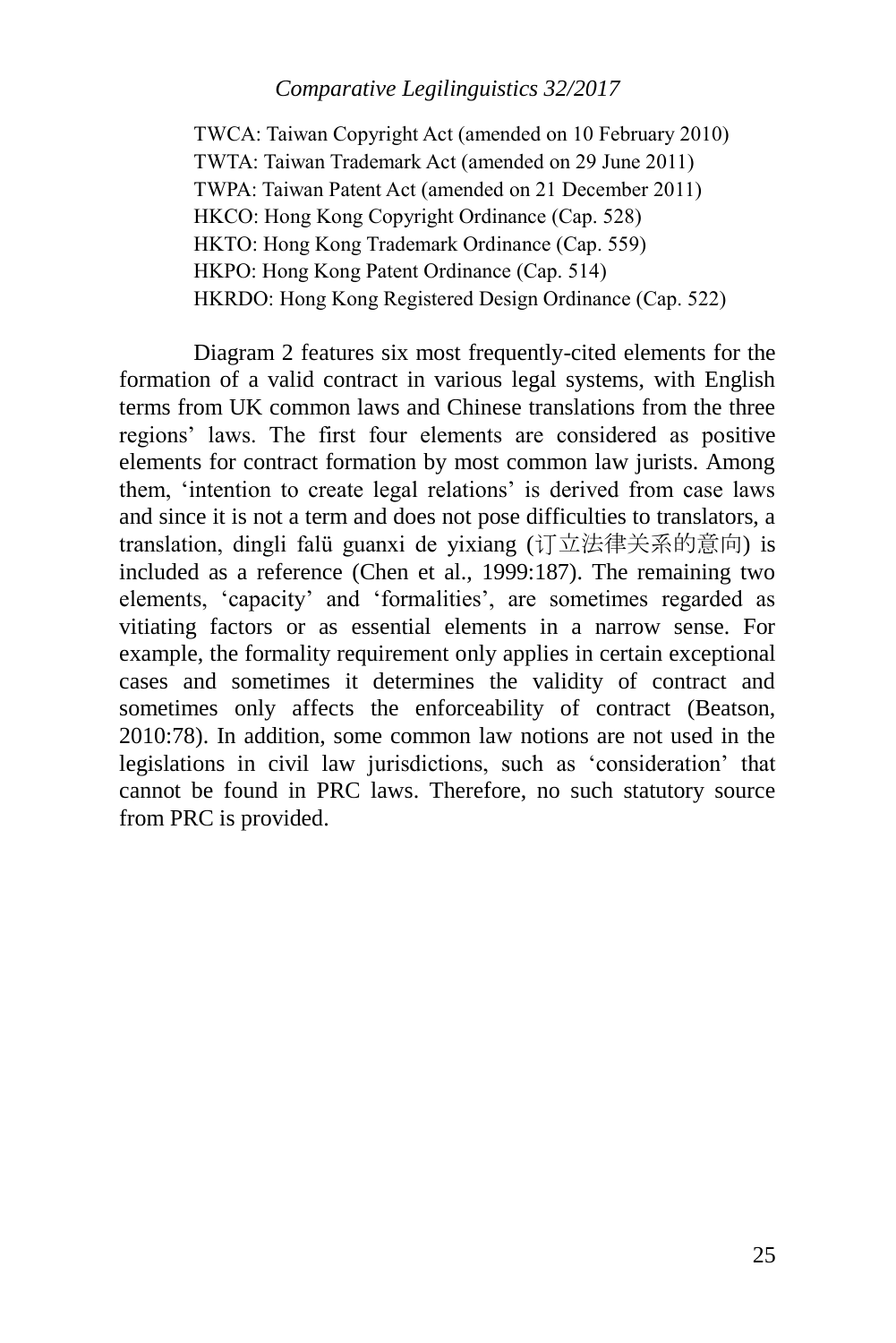Diagram 2: Formation of a Valid Contract..



#### Abbreviation

PRCCL: Copyright Law of PRC (amended on 26 February 2010) PRCCL: Contract Law of PRC (promulgated on 15 March 1999) TWCC: Taiwan Civil Code (amended on 13 June 2012) HKSOGO: Hong Kong Sale of Goods Ordinance (Cap. 26) HKCECO: Hong Kong Control of Exemption Clause Ordinance (Cap. 71)

While diagrams can be presented in a carefully designed, formal manner as above, they can also be presented in an informal manner, handwritten on a whiteboard or visualiser in the classroom. In the past few years of teaching experience in legal translation, legal Chinese and even a general translation course to students who had not taken any law courses, the author has used diagrams in class to express concepts such as "contract", "offer" and "acceptance". Although such diagrams are not used in legal training, they are useful as an aid to quick understanding.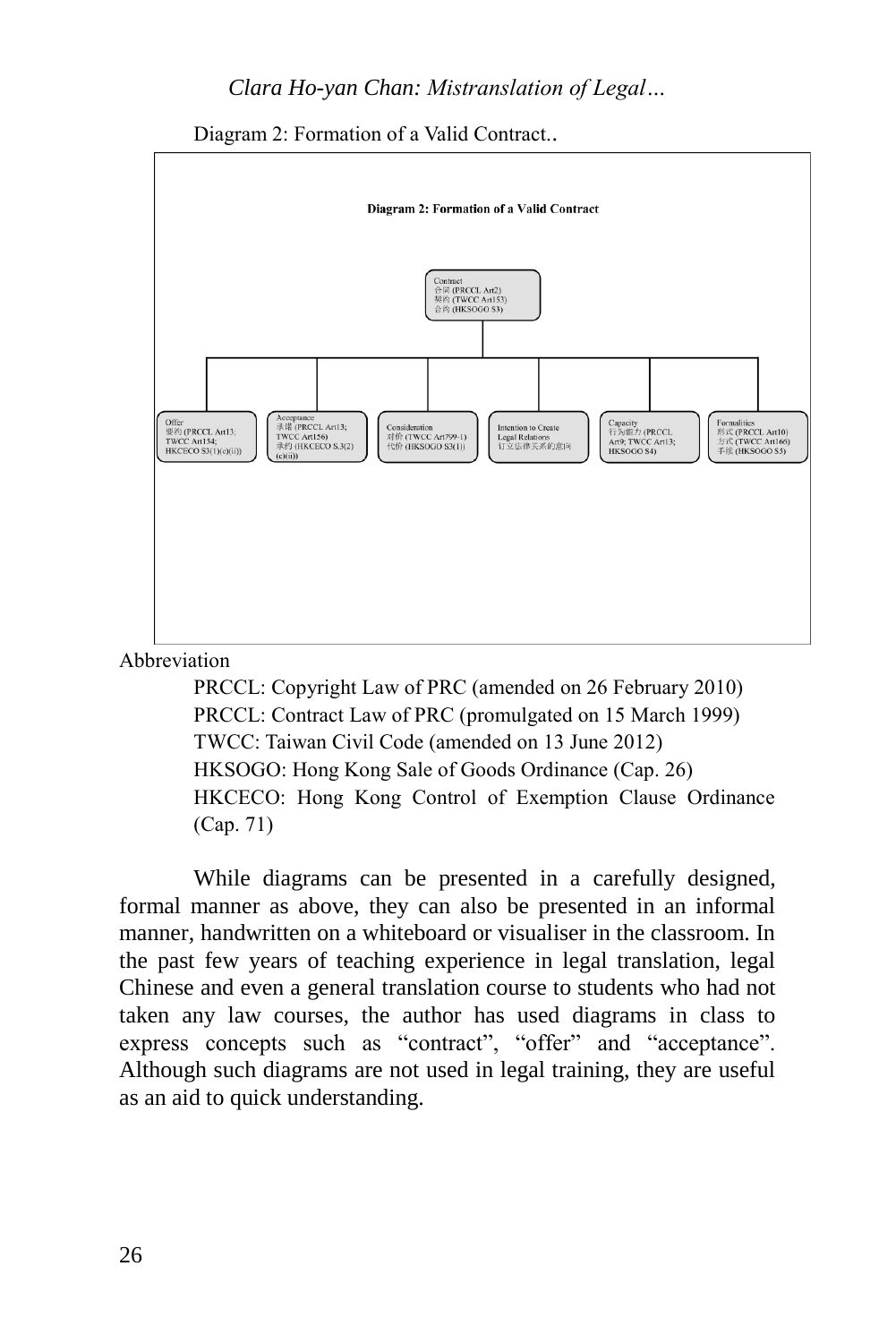Diagram 3: Handwritten Illustration on 'Offer' and 'Acceptance.'



## **4.2. Legal Research Skills**

As well as making use of training tools as above, legal translators ought to research the related codes in the same legal areas to cross-check translated IPR terms. For example, as the PRC version of TRIPS was published on 29 March 2007 by State Intellectual Property Office of PRC website, they should have double-checked related codes, such as the revised PRC Trademark Law promulgated six years earlier, in which shanyi (善意) was added in its new Article 16 due to the implementation of TRIP. Such codes and WTO laws are primary sources legal translators need to take into account. Another level of legal research is secondary sources, which in this case includes important publications concerning the TRIPS Agreement. It should be noted before the PRC version of TRIPS was published, some prestigious jurists had already published several books on the interpretation and framework of the TRIPS Agreement in which the relevance of the TRIPS Provision to the Mainland Provision was explained in detail (Zhang, 2001; Zheng, 1995, 2001). It would be particularly helpful for the Mainland translator to refer to them.

In all of the three Chinese regions, there exist official and noncommercial databases and websites established to enable the community to access essential statues free of charge. In the Mainland, some authoritative legislation databases are embedded in the official website of the Central People's Government (www.gov.cn/flfg and http://search.chinalaw.gov.cn/search2.html). An experienced translator can find all updated PRC laws on this website. For instance, the bilingual IP laws can be found on the website of State Intellectual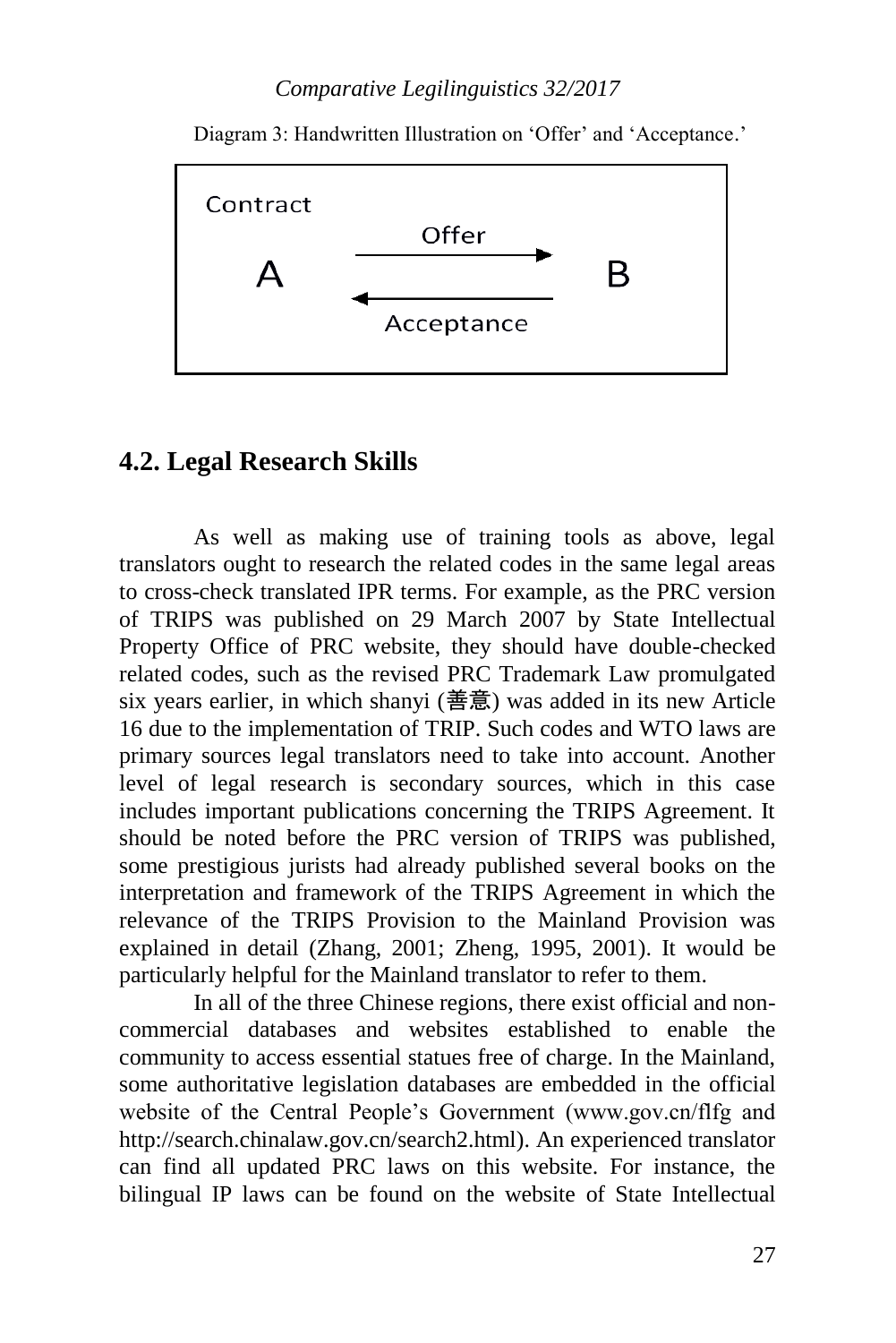Property Office of PRC (http://english.sipo.gov.cn/laws). The English translations of domestic laws are also available from the paid commercial database Beida Fabao (北大法宝).

For Taiwan legislation, it would be helpful for translators to visit the Laws and Regulations database which carries current legislation in Taiwan and their translations (http://law.moj.gov.tw). Older versions can be excavated on the government department websites, for example, IP-related laws in the website of Intellectual Property Office, Ministry of Economic Affairs. It is noteworthy that Taiwan also has a prestigious commercial legal database, Yuedan Faxue Zhishiku (月旦法学知识库), in which law dictionaries and Cross-Straits statutes can be found.

Last but not the least, in Hong Kong, BLIS (Bilingual Laws Information System http://www.legislation.gov.hk/index.htm) is a legal database set up by Department of Justice, which provides access to all primary and secondary legislation in Hong Kong, and a free online dictionary. Besides, HKLII (Hong Kong Legal Information Institute http://www.hklii.hk/eng/) is a free legal database giving full access to legislation as well as court cases. Westlaw and LexisNexis are paid commercial databases that provide legal information related to common law jurisdictions.

In order to promote translating accuracy, it is important to instruct translators in the skills of legal research. Translators so equipped will be able to self-navigate and absorb primary and secondary resources in law. Once this habit becomes ingrained, it will continue to promote work efficiency even after they become experienced translators.

# **5. Conclusion**

In summary, translators can err in rendering legal terminology for different reasons. The 'new' causes under study, including the discrepancy between international and national law and manipulations between different legal systems and traditions, are in fact also related to one's knowledge of different legal systems, particularly in a changing world where globalisation brings different legal jurisdictions in closer contact. Although such causes mainly result in 'partial equivalents', when further research is conducted into legal terms and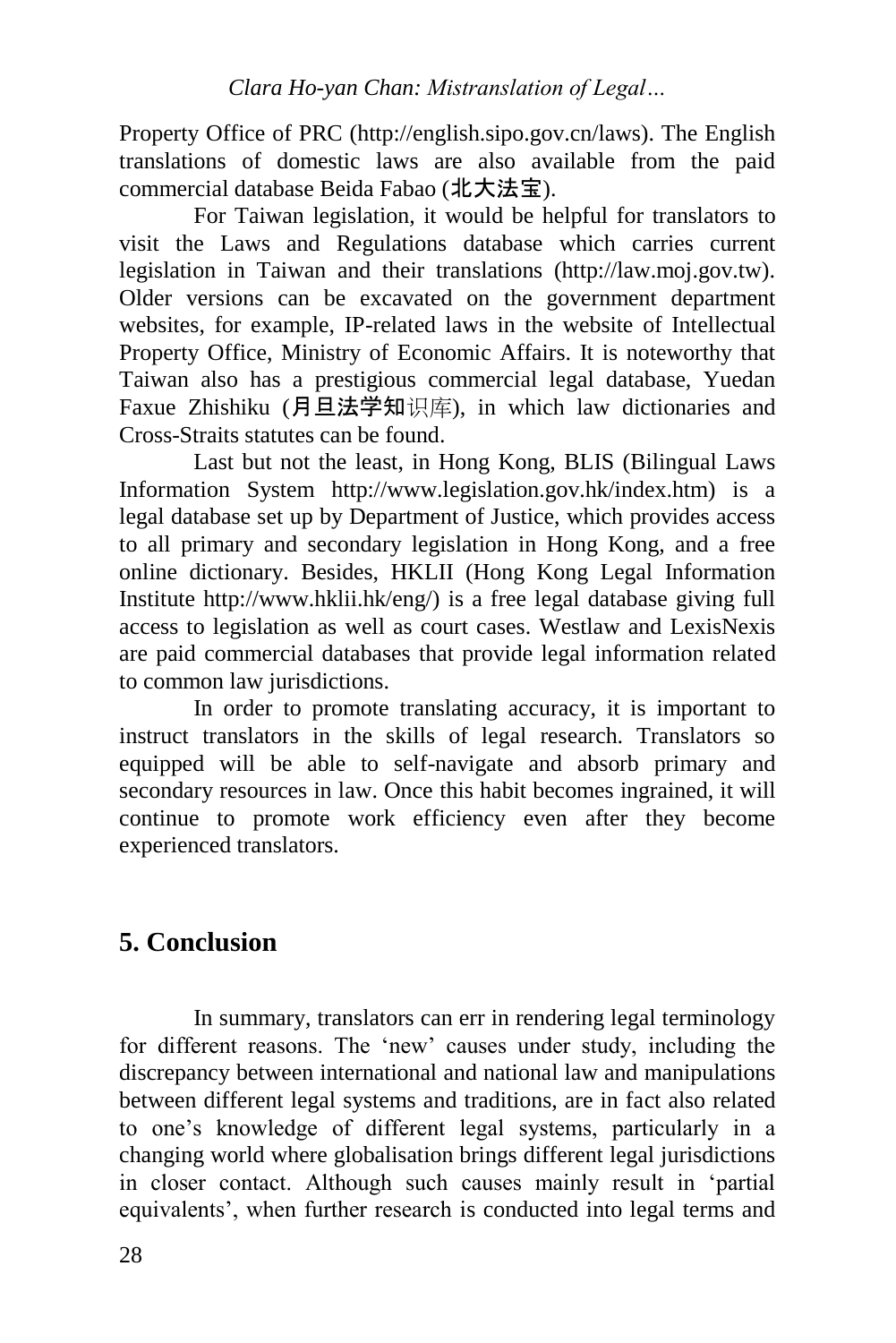their multiple translations, some would be found more appropriate than others for conveying the intended meaning of the original terms. Therefore, to properly equip legal translators for their job, some legal training is essential in today's world. The training suggested in this study is to first give translators an idea of the structures of particular legal areas with monolingual and bilingual resources such as statutes. More importantly, such training should motivate legal translators to research and crosscheck statutes and other references when they translate legal terms, particularly as those materials should not be so difficult to locate on the Internet. This is the attitude a legal translator must possess to meet the challenges of globalisation and the closer economic and trade relations between countries and the legal development it engenders.

### **Notes**

<sup>i</sup> Taiwan Copyright Act 2010 Article 87:

有下列情形之一者,除本法另有規定外,視為侵害著作權或製版權:

- 一、以侵害著作人名譽之方法利用其著作者。
- 二、明知為侵害製版權之物而散布或意圖散布而公開陳列或持有者。

三、輸入未經著作財產權人或製版權人授權重製之重製物或製版物者。

- 四、未經著作財產權人同意而輸入著作原件或其重製物者。
- 五、以侵害電腦程式著作財產權之重製物作為營業之使用者。
- 六、明知為侵害著作財產權之物而以移轉所有權或出租以外之方式散布

者,或明知為侵害著作財產權之物,意圖散布而公開陳列或持有者。 七、未經著作財產權人同意或授權,意圖供公眾透過網路公開傳輸或重 製他人著作,侵害著作財產權,對公眾提供可公開傳輸或重製著作之電 腦程式或其他技術,而受有利益者。

前項第七款之行為人,採取廣告或其他積極措施,教唆、誘使、煽惑、 說服公眾利用電腦程式或其他技術侵害著作財產權者,為具備該款之意 圖。

The official English translation of Taiwan Copyright Act 2010 Article 87:

Any of the following circumstances, except as otherwise provided under this Act, shall be deemed an infringement of copyright or plate rights:

1. To exploit a work by means of infringing on the reputation of the author.

2. Distribution of articles that are known to infringe on plate rights, or public display or possession of such articles with the intent to distribute.

3. Import of any copies reproduced without the authorization of the economic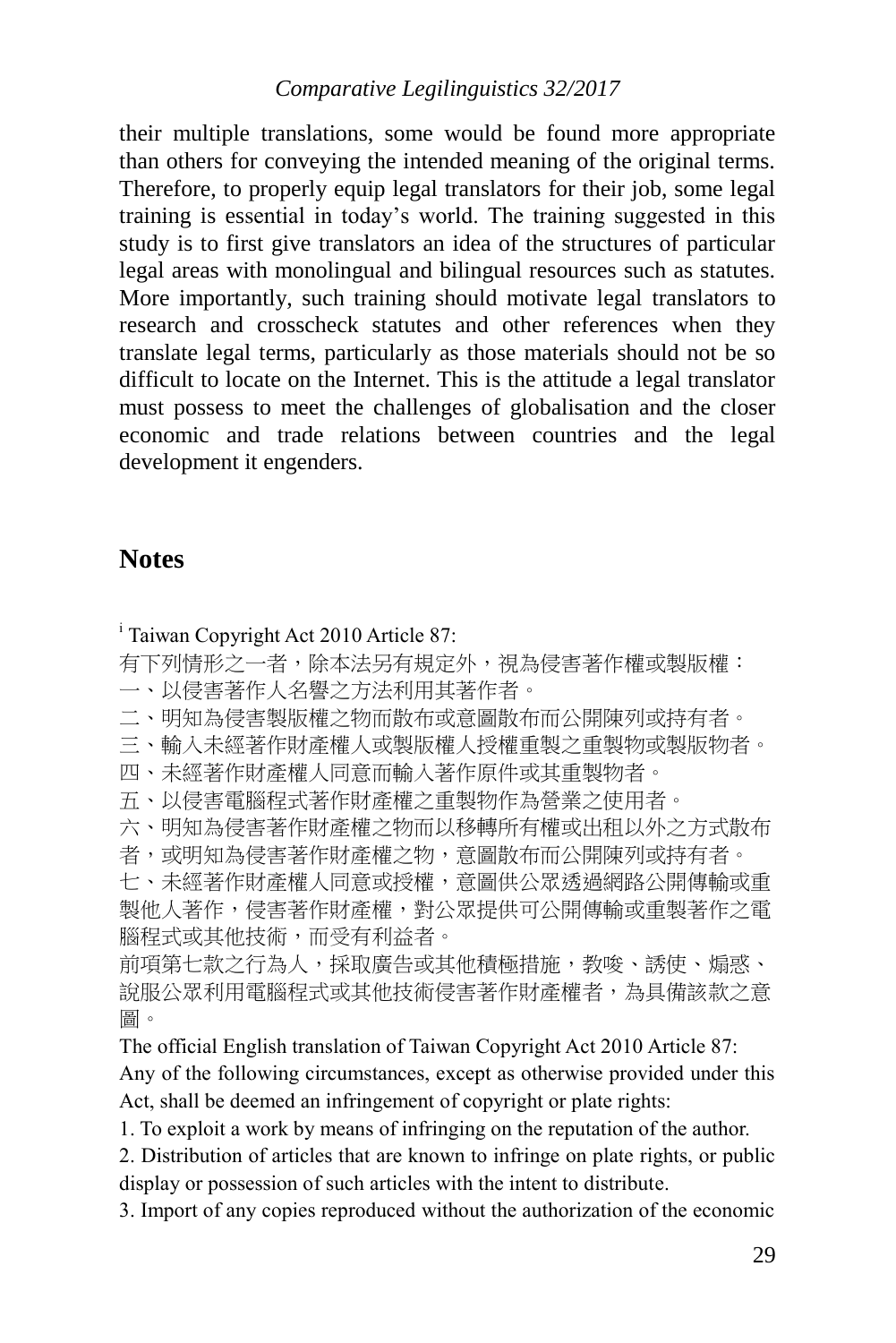rights holder or the plate rights holder.

4. Import of the original or any copies of a work without the authorization of the economic rights holder.

5. Exploitation for business purposes of a copy of a computer program that infringes on economic rights in such computer program.

6. Distribution, by any means other than transfer of ownership or rental, articles that are known to infringe on economic rights; or public display or possession, with the intent to distribute, of articles that are known to infringe on economic rights.

7. To provide to the public computer programs or other technology that can be used to publicly transmit or reproduce works, with the intent to allow the public to infringe economic rights by means of public transmission or reproduction by means of the Internet of the works of another, without the consent of or a license from the economic rights holder, and to receive benefit therefrom. A person who undertakes the actions set out in subparagraph 7 above shall be deemed to have "intent" pursuant to that subparagraph when the advertising or other active measures employed by the person instigates, solicits, incites, or persuades the public to use the computer program or other technology provided by that person for the purpose of infringing upon the economic rights of others.

http://www.tipo.gov.tw/en/MultiMedia\_FileDownload.ashx?guid=b17741fff893-4b27-ad38-e3eef477802f

ii § 242 BGB: *Leistung nach Treu und Glauben: Der Schuldner ist verpflichtet, die Leistung so zu bewirken, wie Treu und Glauben mit Rücksicht auf die Verkehrssitte es erfordern*. Its official English translation: "Performance in good faith: The obligor must perform in a manner consistent with good faith taking into account accepted practice" (Accessed September 30, 2013. http://www.gesetze-im-

internet.de/englisch\_bgb/englisch\_bgb.html#p0716)

<sup>III</sup> "German Civil Code" is the English translation of *Bürgerliches Gesetzbuch*, which is usually abbreviated as BGB. BGB was compiled in the last three decades of the nineteenth century and then took effect on 1 January 1900. As a far-reaching civil code in Europe, BGB is still the pillar of the contemporary German legal system.

iv Paris Convention for the Protection of Industrial Property Article 6*ter*(1)(c): (c) No country of the Union shall be required to apply the provisions of [subparagraph \(b\),](http://www.wipo.int/treaties/en/ip/paris/trtdocs_wo020.html#a6ter_1_b) above, to the prejudice of the owners of rights acquired in good faith before the entry into force, in that country, of this Convention. The countries of the Union shall not be required to apply the said provisions when the use or registration referred to in [subparagraph \(a\),](http://www.wipo.int/treaties/en/ip/paris/trtdocs_wo020.html#a6ter_1_a) above, is not of such a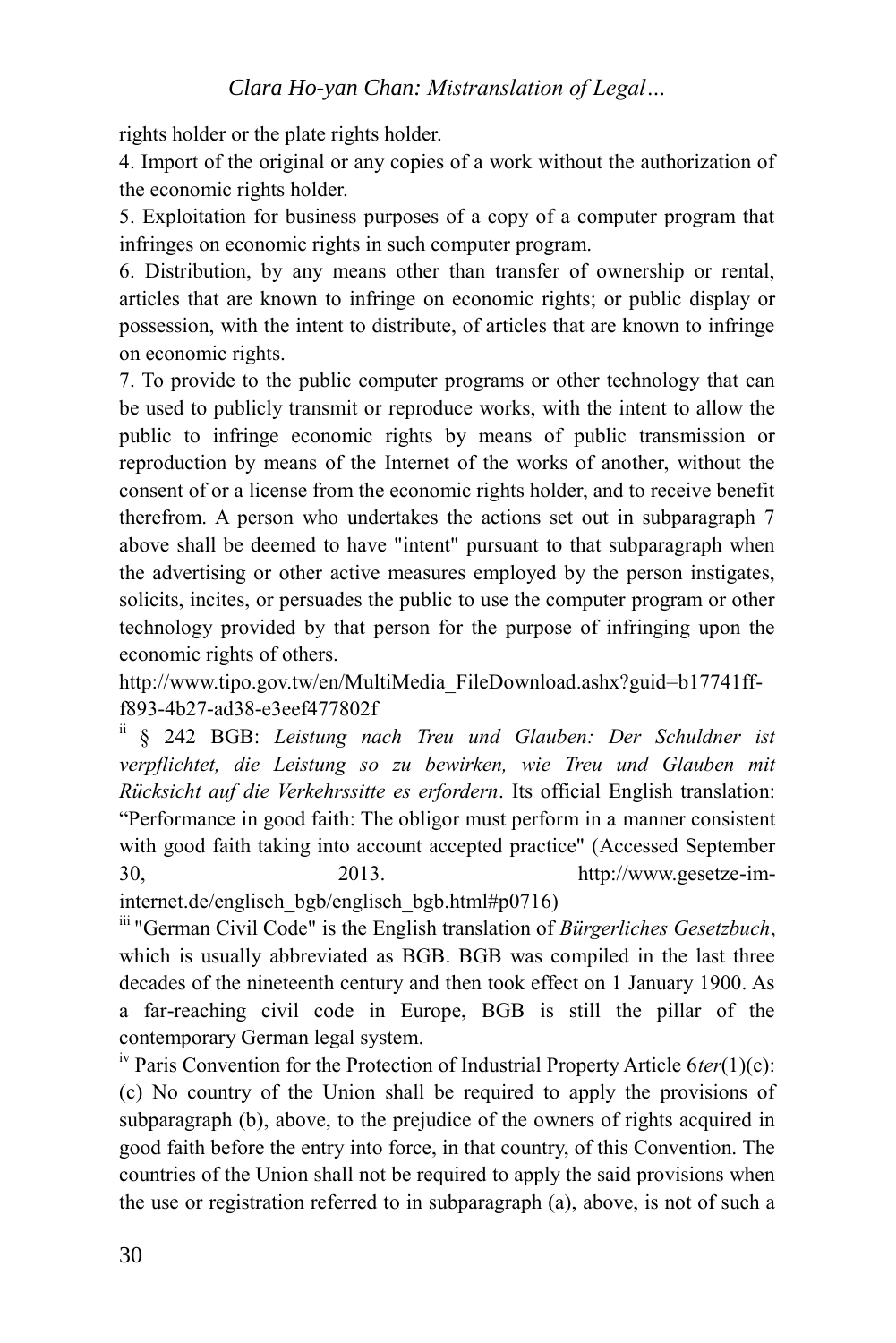nature as to suggest to the public that a connection exists between the organization concerned and the armorial bearings, flags, emblems, abbreviations, and names, or if such use or registration is probably not of such a nature as to mislead the public as to the existence of a connection between the user and the organization.

 $v$  It should be noted that this controversy exists in both Art. 24.4 and Art. 24.5 of TRIPS, since these two provisions are closely connected and both adopt the notion of "good faith".

 $\overline{v}$ <sup>i</sup> Taiwan Trademark Act 2011 Article 36(3):

下列情形,不受他人商標權之效力所拘束:……三、在他人商標註冊申 請日前,善意使用相同或近似之商標於同一或類似之商品或服務者。但 以原使用之商品或服務為限;商標權人並得要求其附加適當之區別標 示。

The English Version of Taiwan Trademark Act 2011 Art. 36(3):

A registered trademark shall not entitle the proprietor to prohibit a third party from: ... (3) using *bona fide*, prior to the filing date of the registered trademark, an identical or similar trademark on goods or services identical with or similar to those for which the registered trademark is protected, provided that the use is only on the original goods or services; the proprietor of the registered trademark is entitled to request the party who use the trademark to add an appropriate and distinguishing indication. (Accessed September 30, 2013. http://www.tipo.gov.tw/en/MultiMedia\_FileDownload. ashx?guid=53e1cc66-9446-443e-8c6a-0ca3d1b802f7 on 7 August 2012)

vii PRC Trademark Law 2001 Article 16(1):

商标中的地理标志—商标中有商品的地理标志,而该商品并非来源于该 标志所标示的地区,误导公众的,不予注册并禁止使用;但是,已经善 意取得注册的继续有效。

The official English Translation of PRC Trademark Law 2001 Article 16(1): Where a trademark contains a geographic indication of the goods in respect of which the trademark is used, the goods is not from the region indicated therein and it misleads the public, it shall be rejected for registration and prohibited from use; however, any trademark that has been registered in good faith shall remain valid. (Accessed September 30, 2013. http://english.sipo.gov.cn/laws/relatedlaws/200804/t20080416\_380361.html

viii Taiwan Copyright Act 2010 Article 10bis: "依本法取得之著作权,其保 护仅及于该著作之表达,而不及于其所表达之思想、程序、制程、系 统、操作方法、概念、原理、发现。" The official English Translation of Taiwan Copyright Act 201o Article 10*bis*: "Protection for copyright that has been obtained in accordance with this Act shall only extend to the expression of the work in question, and shall not extend to the work's underlying ideas,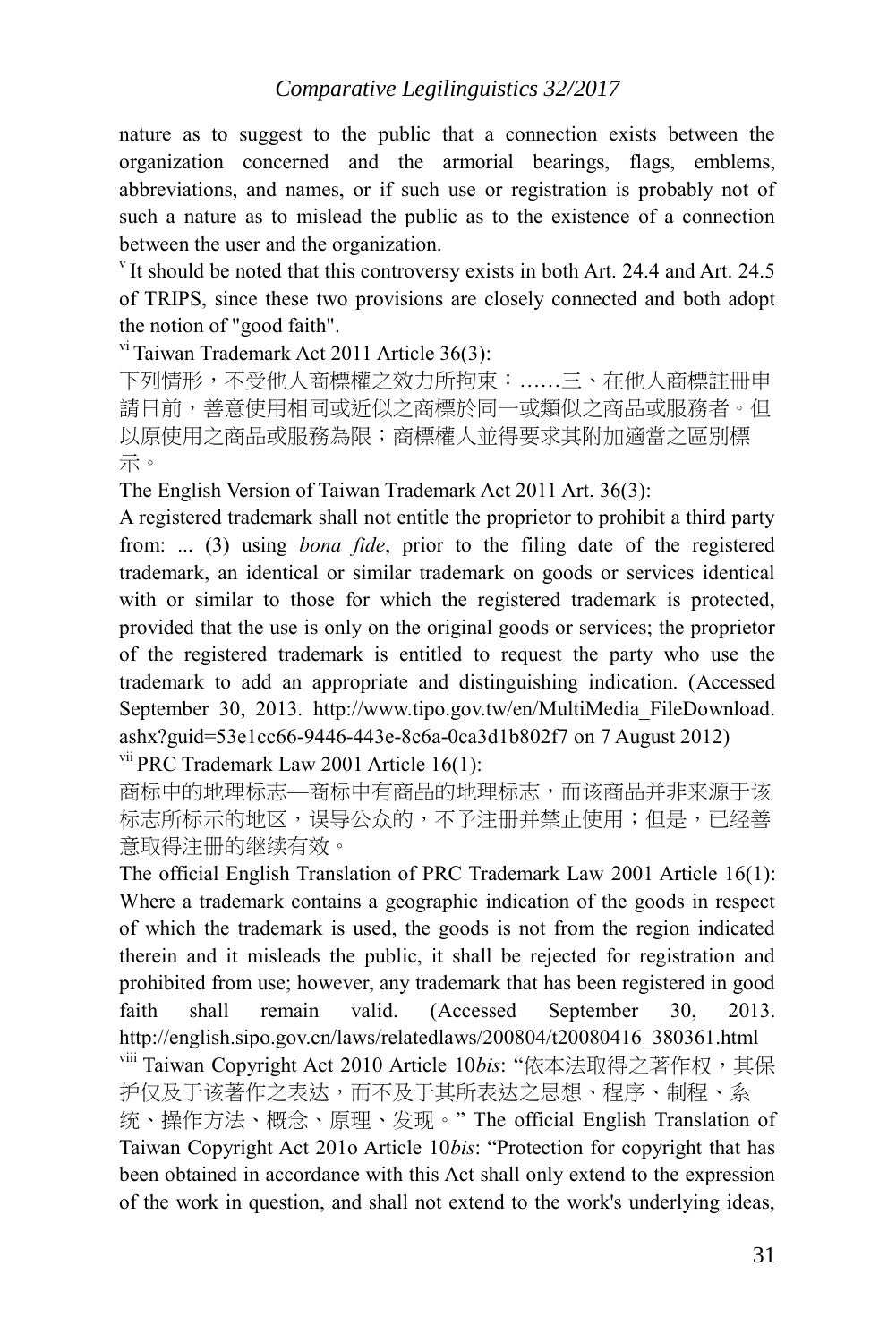procedures, production processes, systems, methods of operation, concepts, principles, or discoveries." (Accessed September 30, 2013. http://www.tipo.gov.tw/en/MultiMedia\_FileDownload.ashx?guid=b17741fff893-4b27-ad38-e3eef477802f)

<sup>ix</sup> Section 3 of UK Patent Act 1977:

Inventive step

An invention shall be taken to involve an inventive step if it is not obvious to a person skilled in the art, having regard to any matter which forms part of the state of the art by virtue only of section 2(2) above (and disregarding section 2(3) above).

x PRC Patent Law 2008 Article 22:

第二十二条 授予专利权的发明和实用新型,应当具备新颖性、创造性 和实用性。

新颖性,是指该发明或者实用新型不属于现有技术;也没有任何单 位或者个人就同样的发明或者实用新型在申请日以前向国务院专利行政 部门提出过申请,并记载在申请日以后公布的专利申请文件或者公告的 专利文件中。

创造性,是指与现有技术相比,该发明具有突出的实质性特点和显 著的进步,该实用新型具有实质性特点和进步。

实用性,是指该发明或者实用新型能够制造或者使用,并且能够产 生积极效果。

 本法所称现有技术,是指申请日以前在国内外为公众所知的技术。 The official English translation of PRC Patent Law 2008 Article 22:

Article 22 Inventions and utility models for which patent rights are to be granted shall be ones which are novel, creative and of practical use. Novelty means that the invention or utility model concerned is not an existing technology; no patent application is filed by any unit or individual for any identical invention or utility model with the patent administration department under the State Council before the date of application for patent right, and no identical invention or utility model is recorded in the patent application documents or the patent documentations which are published or announced after the date of application. Creativity means that, compared with the existing technologies, the invention possesses prominent substantive features and indicates remarkable advancements, and the utility model possesses substantive features and indicates advancements.

Practical use means that the said invention or utility model can be used for production or be utilized, and may produce positive results. For the purposes of this Law, existing technologies mean the technologies known to the public both domestically and abroad before the date of application.

http://english.sipo.gov.cn/laws/relatedlaws/200804/t20080416\_380361.html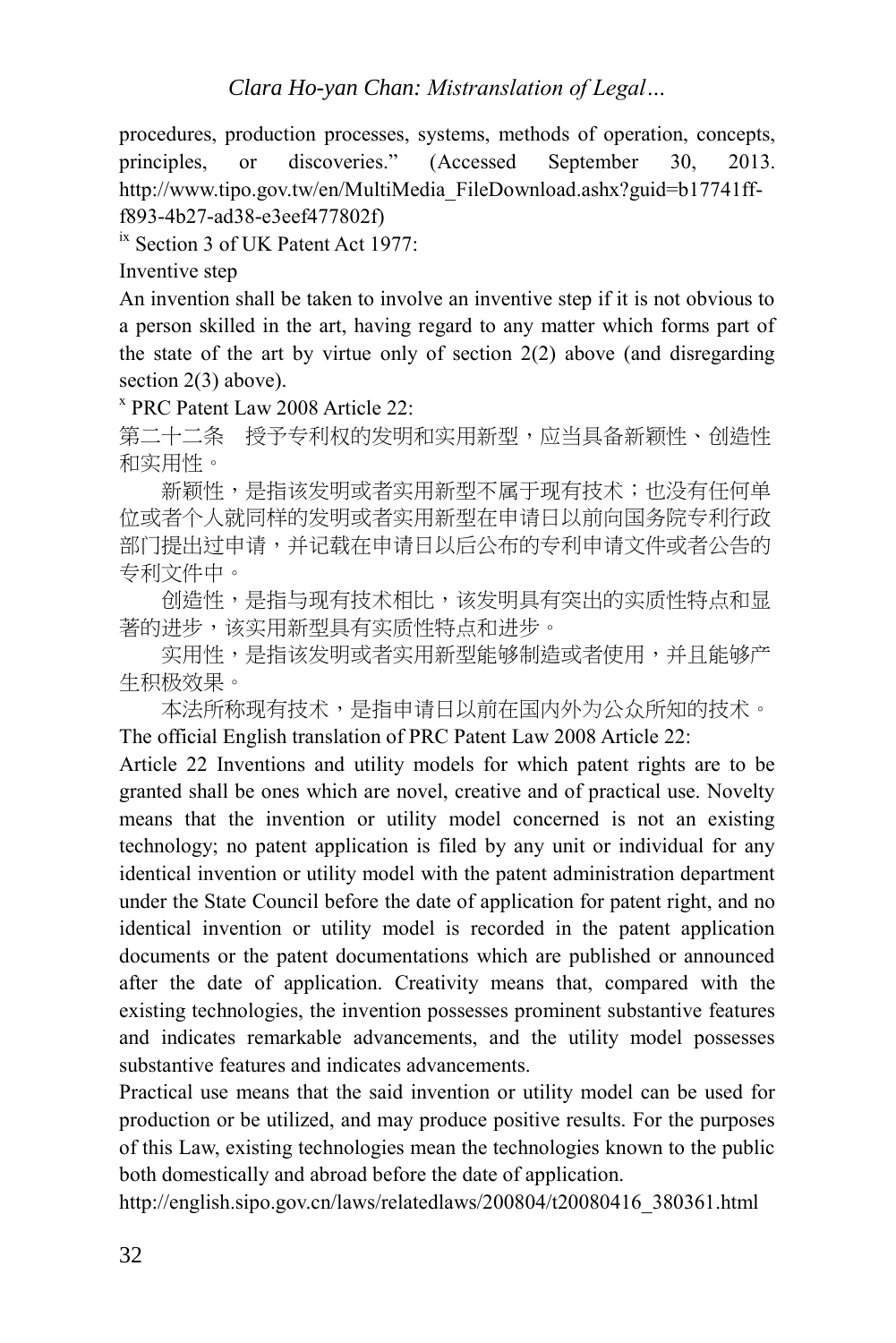### **References**

- The Agreement on Trade-Related Aspects of Intellectual Property Rights (TRIPS) (English Version). Accessed September 30, 2013.http://www.wto.org/english/docs\_e/legal\_e/legal\_e.htm# TRIPs
- The Agreement on Trade-Related Aspects of Intellectual Property Rights (TRIPS). (Chinese Version, PRC). Accessed September 30, 2013. http://www.sipo.gov.cn/zcfg/flfg/qt/gjty/ 200804/t20080403\_369216.html
- The Agreement on Trade-Related Aspects of Intellectual Property Rights (TRIPS). (Chinese Version, Taiwan). Accessed September 30, 2013.http://www.tipo.gov.tw/ch/AllInOne \_Show.aspx?path=3009&guid=f1fd234e-96f2-4cb6-8ced-a99 52c7b8326&lang=zh-tw
- Bainbridge, David I. 2009. *Intellectual Property*. Harlow, England: Pearson Longman.
- Beatson, Jack, Andrew B., and John C. 2010. *Anson's Law of Contract*. 29th ed. Oxford; New York: Oxford University Press.
- Bilancia, and Phillip R., eds. 1981. *Dictionary of Chinese Law and Government*. Stanford: Stanford University Press.
- Bodenhausen, Georg H. C. 1968. *Guide to the Application of the Paris Convention for the Protection of Industrial Property*. Geneva: United International Bureaux for the Protection of Intellectual Property.
- Burke, and John, eds. 1977. *Jowitt's Dictionary of English Law*. 2nd ed. London: Sweet and Maxwell Limited.
- Cao, Deborah. 2002. Finding the Elusive Equivalents in Chinese/English Legal Translation. *Babel 48 (4)*: 330-341.
- Cao, Deborah. 1998. The Illocutionary Act in Translating Chinese Legislation. *Babel 44 (3)*: 244-253.
- Chen, Hongyi, Chen, Wenming, Li, Xuejing, Zhong Jianhua, and Li, Yahong, eds. 1999. *Xianggangfa Gailun (Introduction to Hong Kong Law)*. Hong Kong: Joint Publishing (H.K.) Co. Ltd.
- Chen, Chunshan, ed. 2011a. *Liangan Guoji Zhihuicaichanquan Fadian (International Intellectual Property Code)*. Taipei: Sharing Culture Enterprise Co. Ltd.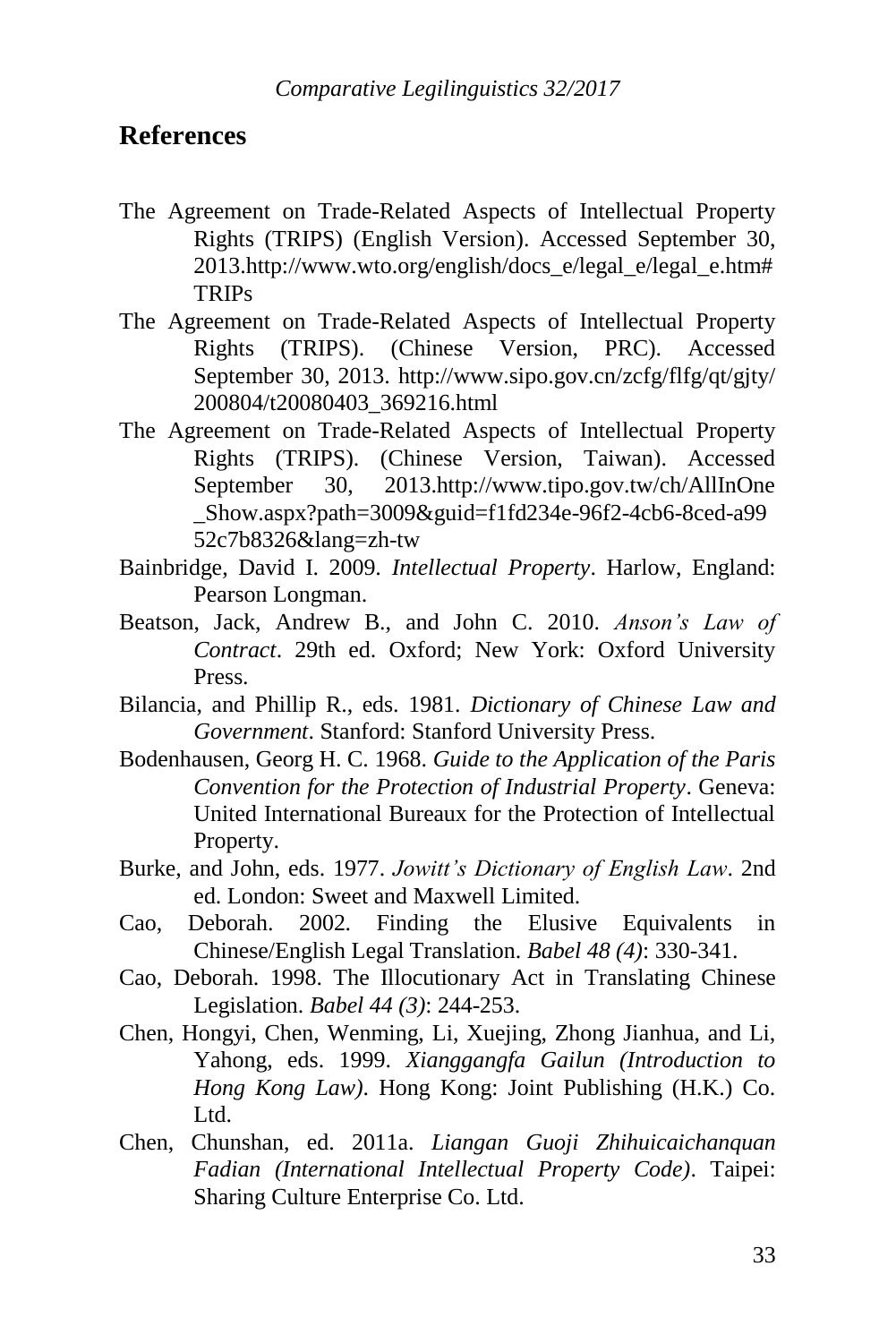- Chen, Yingmei, ed. 2011b. *Zhishichanquan Fa (Intellectual Property Right)*. Taipei: Wu-Nan Culture Enterprise.
- Chinese Academy of Social Sciences, Institute of Law, *Law Dictionary* Compilation Committee, ed. 2003. Falü Cidian (Law Dictionary). Beijing: Law Press.
- Dictionary Department, Institute of Linguistics, Chinese Academy of Social Sciences, Translated and Edited by Bilingual *Dictionary Subdivision, Linguistics & Dictionary* Division, Foreign Language and Research Press. 2002. Xiandai Hanyu Cidian (The Contemporary Chinese Dictionary, Chinese-English Version). Beijing: Foreign Language Teaching and Research Press.
- El-Farahaty, H. E. 2008. Legal translation: theory and practice. *Journal of the Saudi Association of Languages and Translation* 1(2):7–30.
- Garner, Brian A., ed. 2009. *Black's Law Dictionary*. 9th ed. St. Paul, MN: West.
- Groves, Peter, ed. 2011. *A Dictionary of Intellectual Property Law. Cheltenham*: Edward Elgar Publishing Limited.
- Heath, Christopher, ed. 2003. Intellectual Property Law in Taiwan. London: Kluwer Law International.
- Jiang, Xiangdong, ed. 2005. *Banquan Zhidu Xia De Shuzi Xinxi Gonggong Chuanbo (The Public Broadcast of Digital Messages under the Copyright System)*. Beijing: Beijing Library Press.
- Liu, Qingjing, ed. 2001. Xinbian Falü Dacidian (Revised Dictionary of Law). Yonghe: Xuezhi Chuban Shiye Gufen Youxian Gongsi.
- Lu, Long, ed. 2005. Han Ying Fa *Zhishichanquan Cidian (Chinese-English-French Intellectual Property Dictionary)*. Beijing: Intellectual Property Publishing House.
- Lü, Shuqin, ed. 2006. *Zhishi Chanquan FaLü Xiao Cidian (Pocket Dictionary of Intellectual Property Law)*. Shanghai: Shanghai Lexicographical Publishing House.
- Mäntysaari, Petri. 2010. *The Law of Corporate Finance: General Principles and EU Law - Volume II: Contracts in General*. Berlin: Springer.
- Ricketson, Sam and Megan Richardson. 2005. *Intellectual Property: Cases, Materials and Commentary*. Sydney: LexisNexis **Butterworths**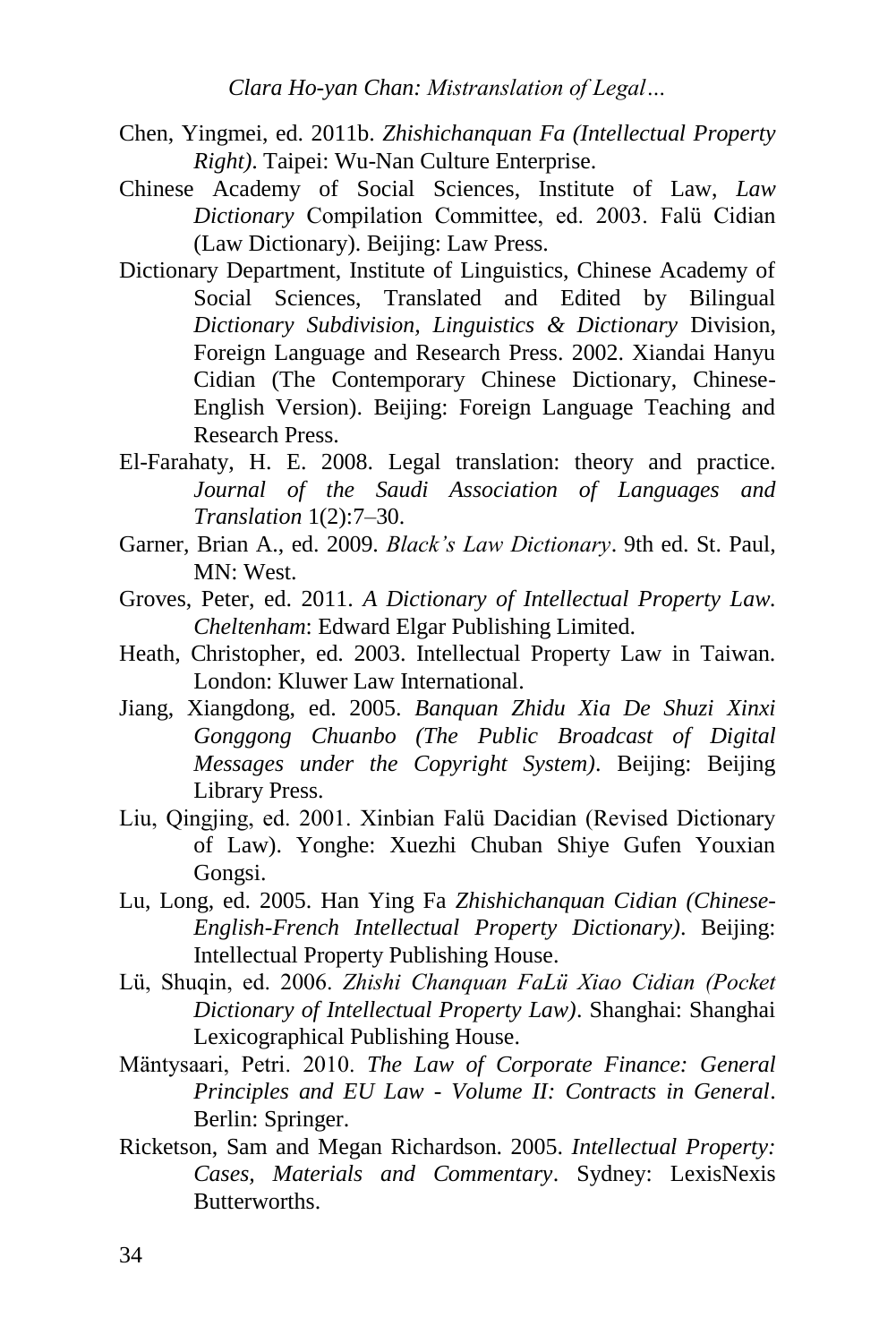- Sandrini, P. 1996. Comparative analysis of legal terms: equivalence revisited. In Galinski, C.and K.-D. Schmitz (eds.). *Proceedings of the Fourth International Congress on Terminology and Knowledge Engineering (TK E'96)*. 342– 351. Frankfurt.
- Šarčević, S. 1997. *New Approach to Legal Translation*. The Hague: Kluwer Law International.
- Šarčević, S. 1989. Conceptual dictionaries for translation in the field of law. *International Journal of Lexicography 2(4)*, 277–293.
- Stoll, Peter-Tobias, Jan Busche, and Katrin Arend, eds. 2009. *WTO – Trade-Related Aspects of Intellectual Property Rights*. Leiden: Martinus Nighoff Publishers.
- Qu, Xinfeng. 2009. *Zhuzuoquan yu Banquan de Qubie (Differences between Authorship and Copyright*). Retrieved from Beijing Zhushichanquan Lüshi Wang (Website for Beijing Intellectual Property Lawyers). Accessed September 30, 2013. http://www.biplawyer.com/zzqzl/News/20098101714.html.
- *United Nations Conference on Trade and Development, International Centre for Trade and Sustainable Development (UNCTAD-ICTSD).* 2005. Resource Book on TRIPS and Development. Cambridge: Cambridge University Press.
- Wei, Shengqiang, and Zhang, Meigui. 2008. *Shehui Zhuyi Fazhi Linian Jiedu (Explanation of the Socialist Concept of the Rule of Law)*. Zhengzhou: Henan Renmin Chubanshe.
- World Intellectual Property Organization, ed. 2007. *Zhuzuoquan Yu Linjiequan FaLü Shuyu Huibian [orig. Glossary of Terms of the Law of Copyright and Neighboring Rights]*. Translated by Bolin Liu. Beijing: Peking University Press.
- Zeng-Chen, Mingru. 2003. *Shangbiaofa Yuanli (Principles of Trade Marks Law)*. Beijing: China Renmin University Press.
- Zhang, Naigen. 2005. TRIPS Xieding: Lilun yu Shijian (TRIPS Agreement: Theory and Practice). Shanghai: Shanghai Renmin Chubanshe.
- Zheng, Chengsi. 2001. *WTO Zhishichanquan Xieyi Zhu Tiao Jiangjie (A Detailed Explanation of WTO Intellectual Property Rights)*. Beijing: Zhongguo Fangzheng Chubanshe.
- Zheng, Qiang. 2000. *Hetongfa Chengshi Xinyong Yanjiu: Diwang Tiaokuan de Fali Chanshi (A Study of the Principle of Good Faith in Contract law: Jurisprudential Interpretation of the Emperor Clause)*. Beijing: Law Press.